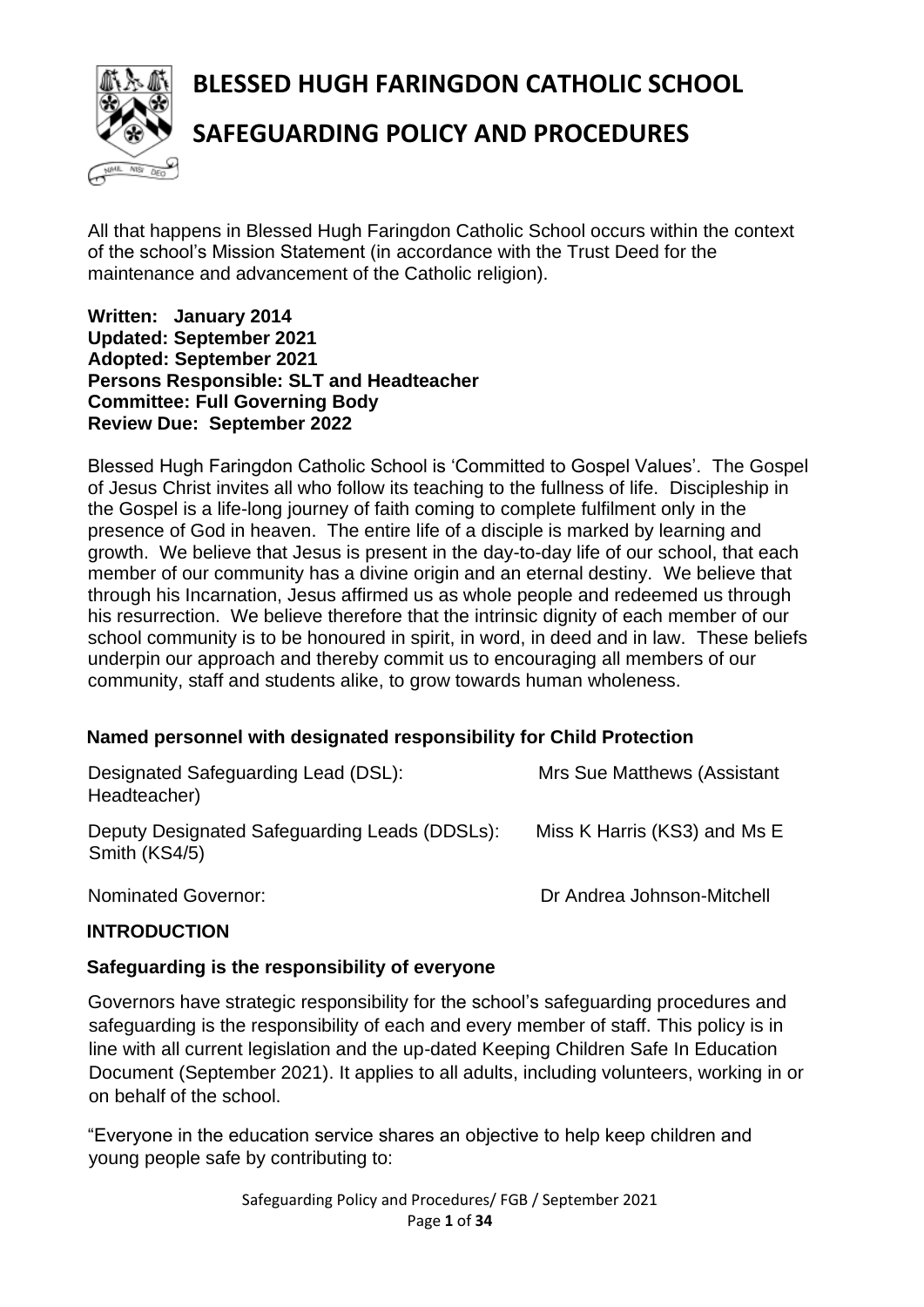• Providing a safe environment for children and young people to learn in education settings; and

• Identifying children and young people who are suffering or likely to suffer significant harm, and taking appropriate action with the aim of making sure they are kept safe both at home and in the education setting" *(Safeguarding Children and Safer Recruitment in Education DfES 2007)* "

• Embracing the need to consider the mental health and well-being of our students as per the September 2020 up-dated Keeping Children Safe in Education Document. Mental health needs can be an indicator that a child has suffered abuse and can put them at risk of abuse. Traumatic events can also have a lasting impact on a child's mental health, behaviour and education. Only trained professionals can diagnose mental health problems but, as school staff, we are well-placed to spot signs that a child may be experiencing a mental health problem or may be at risk of developing one. Mental health concerns about a child that also raise a safeguarding concern follow school procedures for reporting safeguarding concerns.

• Recognising that sexual, abuse, violence and harassment are happening in our school and having robust systems in place to enable students to confidently report such issues and for the school to take swift, appropriate action. (KCSIE September 2021)

## **SCHOOL COMMITMENT**

Blessed Hugh Faringdon Catholic School is committed to Safeguarding and Promoting the Welfare of all its students. We recognise that some children may be especially vulnerable to abuse e.g. those with Special Educational Needs and those living in adverse circumstances. We recognise that children who are abused or neglected may find it difficult to develop a sense of self-worth and to view the world in a positive way. Whilst at school, in some cases, their behaviour may be challenging. We recognise that some children who have experienced abuse may harm others. We take a considered and sensitive approach in order that we can support all in our community.

Training will be adapted to individual needs where required. All staff are required to hold a current Introduction to Safeguarding Certificate (previously Level 1) and, as new documents are published and existing ones updated, read these and digitally sign to confirm they have done so. Usually, this is on an annual basis, but should up-dates occur during the academic year action will be taken to ensure staff read them and sign. A Central Record, of training completed, is kept by the HR Officer and, as part of this process, staff are invited to identify any areas they are unclear about such that support, and training are provided. Where new information comes to light this is conveyed to staff, by the DSL, either face-to-face or the News Post option on the Safeguarding Intranet as appropriate. All staff receive a training update as part of the September INSET Programme with regular updates scheduled throughout the year. (as per the INSET Programme). Safeguarding training is part of our new staff induction programme including for staff joining during the school year.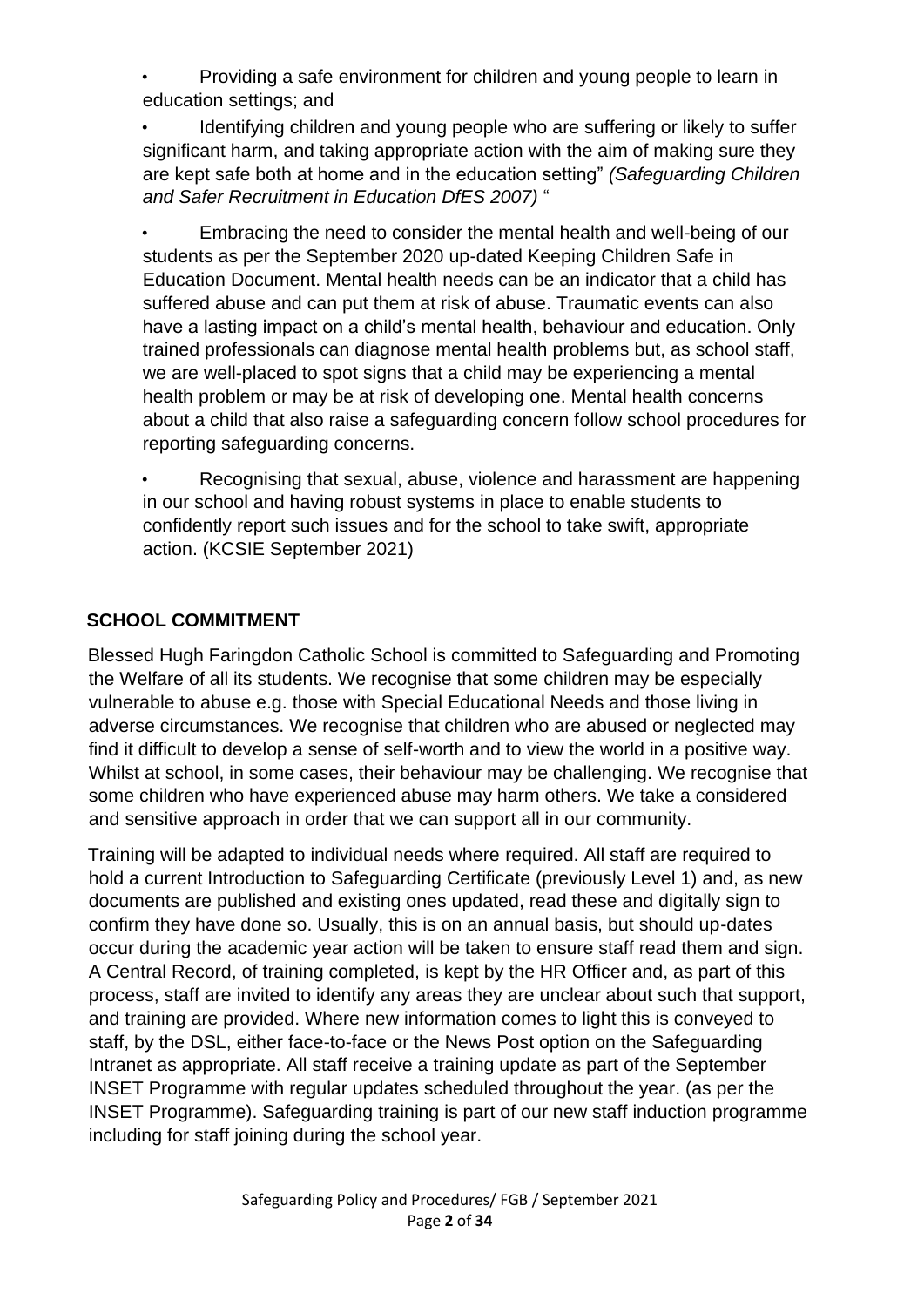## **The Prevent Strategy**

Blessed Hugh Faringdon Catholic School supports the Home Office '4P' Prevent strategy to combat radicalisation and terrorism. The 4P's are: Protect, Prepare, Pursue, Prevent.

Prevent is a strategy that works to prevent the growth of issues that create a climate which facilitates radicalisation, by creating a climate of mutual trust in which young people grow and develop. This helps minimise circumstances in which young people feel isolated and become vulnerable to exploitation by those who wish to further a radical agenda. The creation of a school that is a secure and safe place based on appreciation and respect for all is fundamental to the ethos of Blessed Hugh Faringdon Catholic School.

Extremism in all its forms has no place at Blessed Hugh Faringdon Catholic School, as exposure to both extremist materials and influences is detrimental to the development of young people. Extremists of all kinds aim to develop destructive relationships between different communities by promoting division, fear and mistrust of others based on ignorance or prejudice. Education is a powerful weapon against this as it equips young people with the knowledge, skills and sound judgement to challenge and debate these issues in a secure environment.

All staff are required to complete the Prevent L2 course, maintain it up-to-date and submit their certificate to the HR Officer.

### **Tackling extremism at Blessed Hugh Faringdon Catholic School**

At Blessed Hugh Faringdon Catholic School, we are aware that people can be exposed to extremist influences or prejudiced views, from an early age, emanating from their background, and a variety of sources and media, including the Internet. At times learners may reflect or display views that may be discriminatory, prejudiced or extremist, including using derogatory language. Any such behaviour, displayed by learners or staff, will always be challenged and dealt with in line with the relevant policies on student behaviour or staff conduct. We subscribe to Securus (an organisation specialising in on-line safety and security) and receive daily reports of inappropriate Internet use which is investigated by the DDSLs and appropriate action taken.

As part of wider safeguarding responsibilities staff are required to be alert to and report, to the safeguarding team, concerns regarding:

- Disclosures by students of their exposure to the extremist actions, views or materials of others outside of school, such as in their homes or community groups;
- Graffiti symbols, writing or artwork promoting extremist messages or images;
- Students accessing extremist material online, including through social networking sites;
- Parental reports of changes in behaviour, friendship or actions and requests for assistance;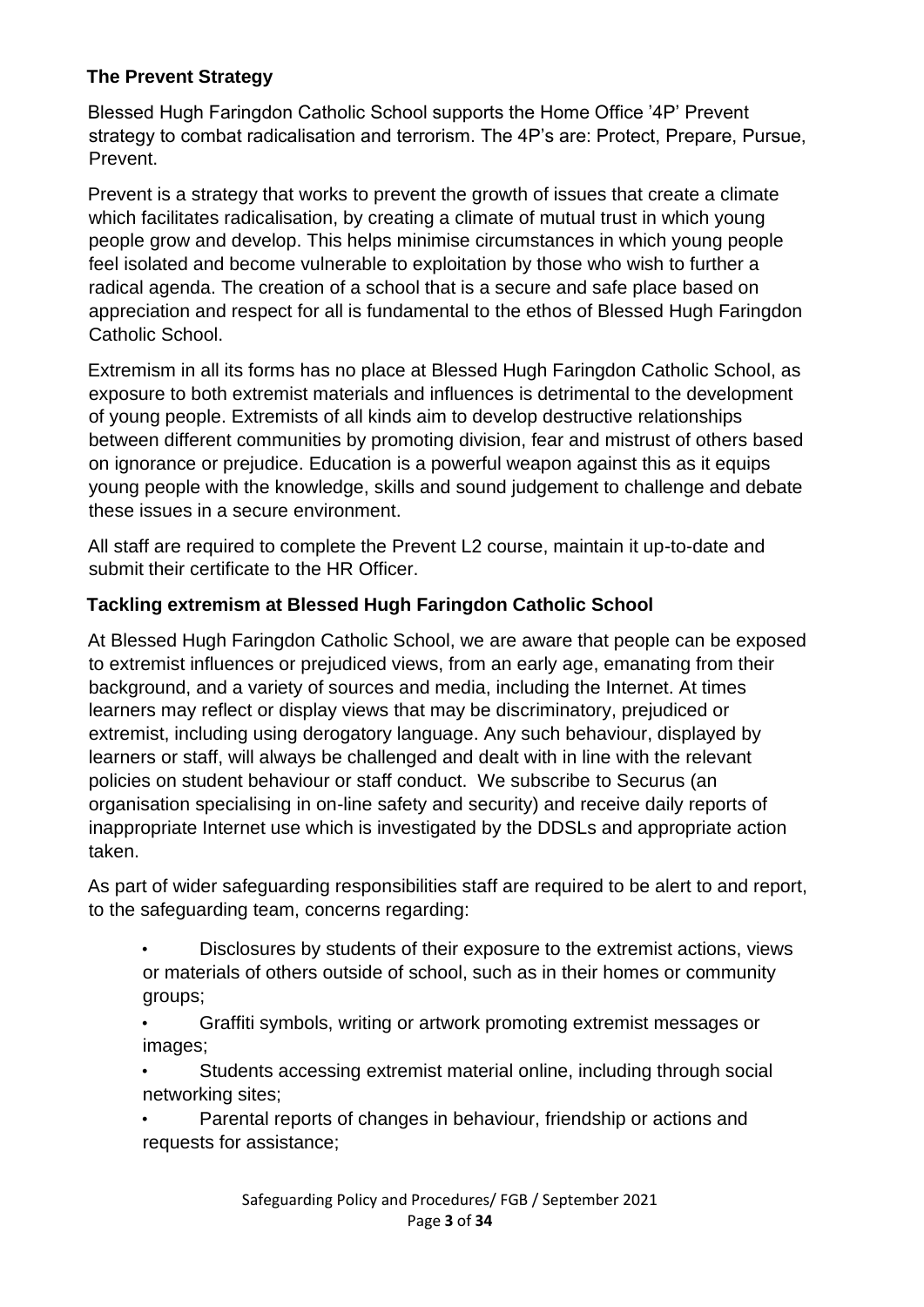- Other local schools, local authority services, and police reports of issues affecting their students;
- Learners voicing opinions drawn from extremist ideologies and narratives;
- Use of extremist or 'hate' terms to exclude others or incite violence:

• Intolerance of difference, whether secular or religious or, in line with our equalities policy, views based on, but not exclusive to, gender, disability, sexuality, race, colour or culture • Attempts to impose extremist views or practices on others;

• Anti-Western or Anti-British views.

We strive to eradicate the myths and assumptions that can lead to some young people becoming alienated and disempowered, especially where the narrow approaches they may experience elsewhere may make it harder for them to challenge or question such radical influences.

We strive to ensure that our support and approaches will help our students build resilience to extremism and give them a positive sense of identity through the development of critical thinking skills.

Completion of the Prevent L2 Certificate means that all staff are equipped to recognise extremism and are skilled and confident enough to challenge it.

Our goal is to build mutual respect and understanding and to promote the use of dialogue rather violence as a form of conflict resolution.

We work with local partners, families and communities to ensure Blessed Hugh Faringdon Catholic School students understand and embrace our local context and values in challenging extremist views, and to assist in the broadening of young people's experiences and horizons.

#### **Youth Produced Sexual Imagery in Schools (Previously 'sexting')**

In the light of new guidance provided by Thames Valley Police, in June 2019, the following procedures have been adopted:

#### **Handling incidents**

All incidents will be referred, directly, to the appropriate DDSL for action/consultation with the DSL where required. Incidents involving:

- an adult:
- coercion, blackmail, or grooming:
- concerns about capacity to consent, [e.g., SEN];
- images show atypical sexual behaviour for the child's developmental stage;
- images where violent acts are depicted;
- images shows sex acts and includes a child under 13;
- a young person at risk of immediate harm as a result of the disclosure (for example, self-harm or suicide).

will be reported to the Police and Social Services (where there is already Social Services involvement). Where there is no Social Services involvement, to date, the incident may be reported to Social Services following consultation with the Police.

Safeguarding Policy and Procedures/ FGB / September 2021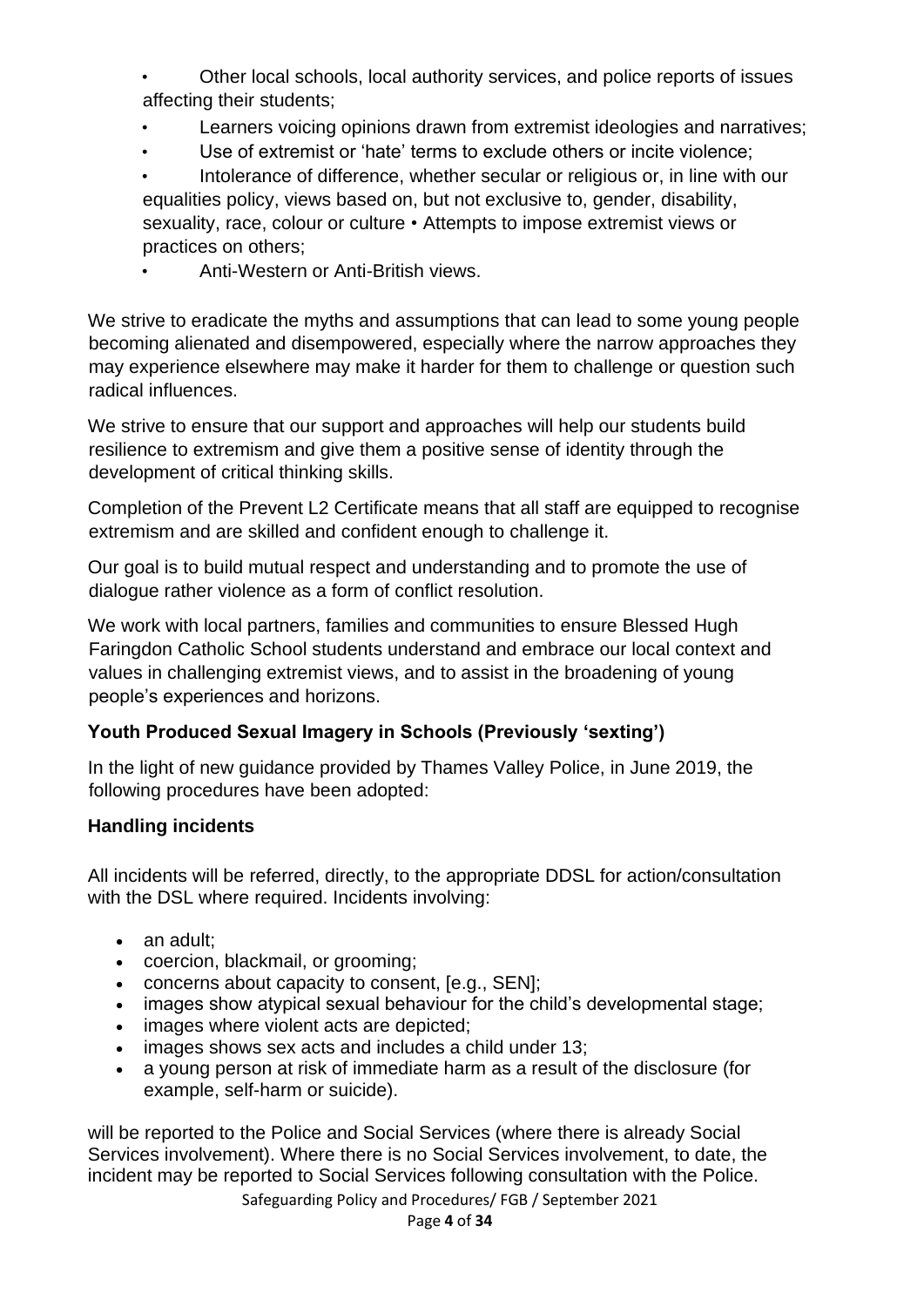Incidents that do not meet any of the above criteria will be investigated internally and once the DSL/DDSL have enough information a decision will be made regarding whether to deal with the matter in school or refer to the police/Social Services.

Where an incident is dealt with in school, the following procedure, regarding viewing images, will be followed:

- We will aim to avoid viewing youth-produced sexual imagery. Instead, we will respond to what we have been told the image contains.
- Where it is felt necessary to view the images it will be with the agreement of the **Headmaster**
- Images will not be copied, printed or shared as this is illegal.
- Images will be viewed with another member of staff present. For a female they will be viewed by the DSL/a DDSL or both DDSLs. For a male they will be viewed by the Headmaster/Deputy Headteacher as the DSL and Deputies are female. Where they are of students of both genders a male and a female, from this group, will view them.
- If necessary, another suitable member of staff, of the appropriate gender, will be asked, by the DSL/Headmaster to view the images.
- Records that the images were videoed along with reasons and who was present will be established. These records will be signed and dated by the investigating DDSL/DSL, and the person on whose electronic device the images were seen. This could be the perpetrator or another person who has become aware of them.

Where the incident is dealt with in school a further review will be held to assess risks based on the following:

Assessing the risks once the image(s) has/have been shared:

- Has it been shared with the knowledge of the young person?
- Are adults involved in the sharing?
- Was there pressure to make the image?
- What is the impact on those involved?
- Does the child or children have additional vulnerabilities?
- Has the child taken part in producing sexual imagery before?

Due monitoring will take place.

#### **Deleting images (from devices and social media)**

If the school has decided that involving other agencies is not necessary, consideration should be given to deleting the images. We will follow the recommendation that the person showing the images is asked to delete them him/herself and confirm they have done so. This will be recorded, signed and dated.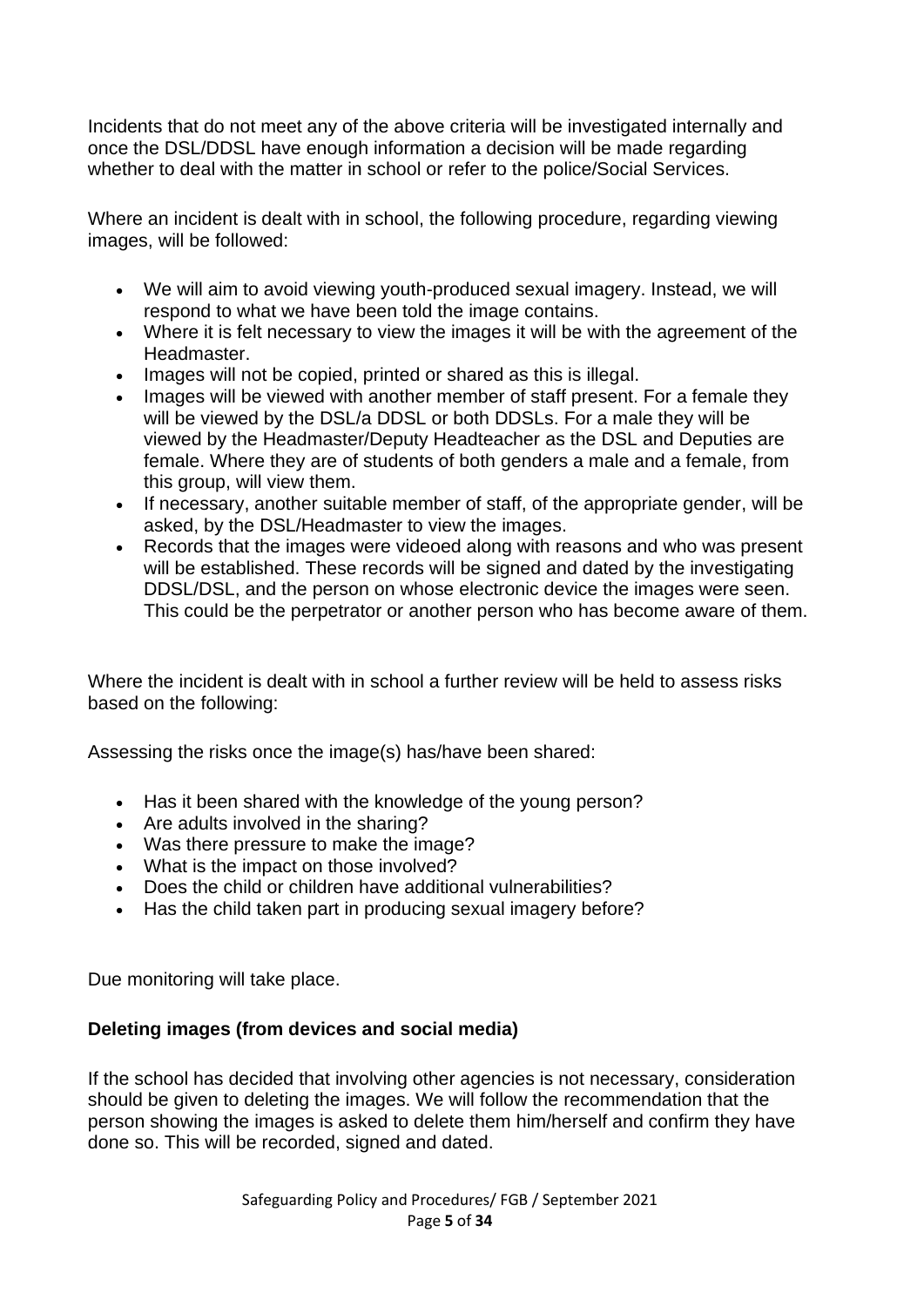Any refusal to delete the images will be treated seriously, reminding the student that possession is unlawful, and the police may then be contacted.

## **PROVIDING A SAFE AND SUPPORTIVE ENVIRONMENT**

## **1. Safer Recruitment and Selection**

The school pays full regard to current DfE guidance ('Keeping Children Safe in Education', 'Safer Recruitment and Selection in Education Settings'). Safe recruitment practice includes scrutinising applicants, verifying identity and academic or vocational qualifications, obtaining professional and character references, checking previous employment history and ensuring that a candidate has the health and physical capacity for the job. It also includes undertaking interviews and appropriate DBS checks (formerly List 99 and Criminal Records Bureau checks). All recruitment materials include reference to the school's commitment to safeguarding and promoting the welfare of its students. Our Headmaster and HR Officer are trained in Safer Recruitment and required to keep up to date with any changes. The Single Central Record is checked 3 times per year by the DSL and link governor, targets are where needed, a report produced and filed and progress towards targets monitored and supported as required.

## **2. Safe Practice**

All staff, including new staff are required to complete an on-line Level 2 Health and Safety in Education course. Safe working practice ensures that students are safe and that all staff:

- are responsible for their own actions and behaviour and should avoid any conduct which would lead any reasonable person to question their motivation and intentions;
- work in an open and transparent way;
- discuss and/or take advice from school management over any incident which may give rise to concern;
- record any incidents or decisions made;
- apply the same professional standards regardless of gender or sexuality;
- are aware that breaches of the law and other professional guidelines could result in criminal or disciplinary action being taken against them.

## **3. Safeguarding Information for students**

The school is committed to ensuring that students are aware of behaviour, towards them, that is not acceptable and how they can keep themselves safe. Via posters, displays, assemblies, work in tutor groups and individual discussion, we inform students of whom they might talk to, both in and out of school, their right to be listened to and heard and what steps can be taken to protect them from harm. We have a Confidential Box in which they may post messages and an electronic reporting system which they may use when lacking the confidence to voice them directly. The box is checked, daily, by our DDSLs and any electronic reports are automatically emailed to the Safeguarding Team.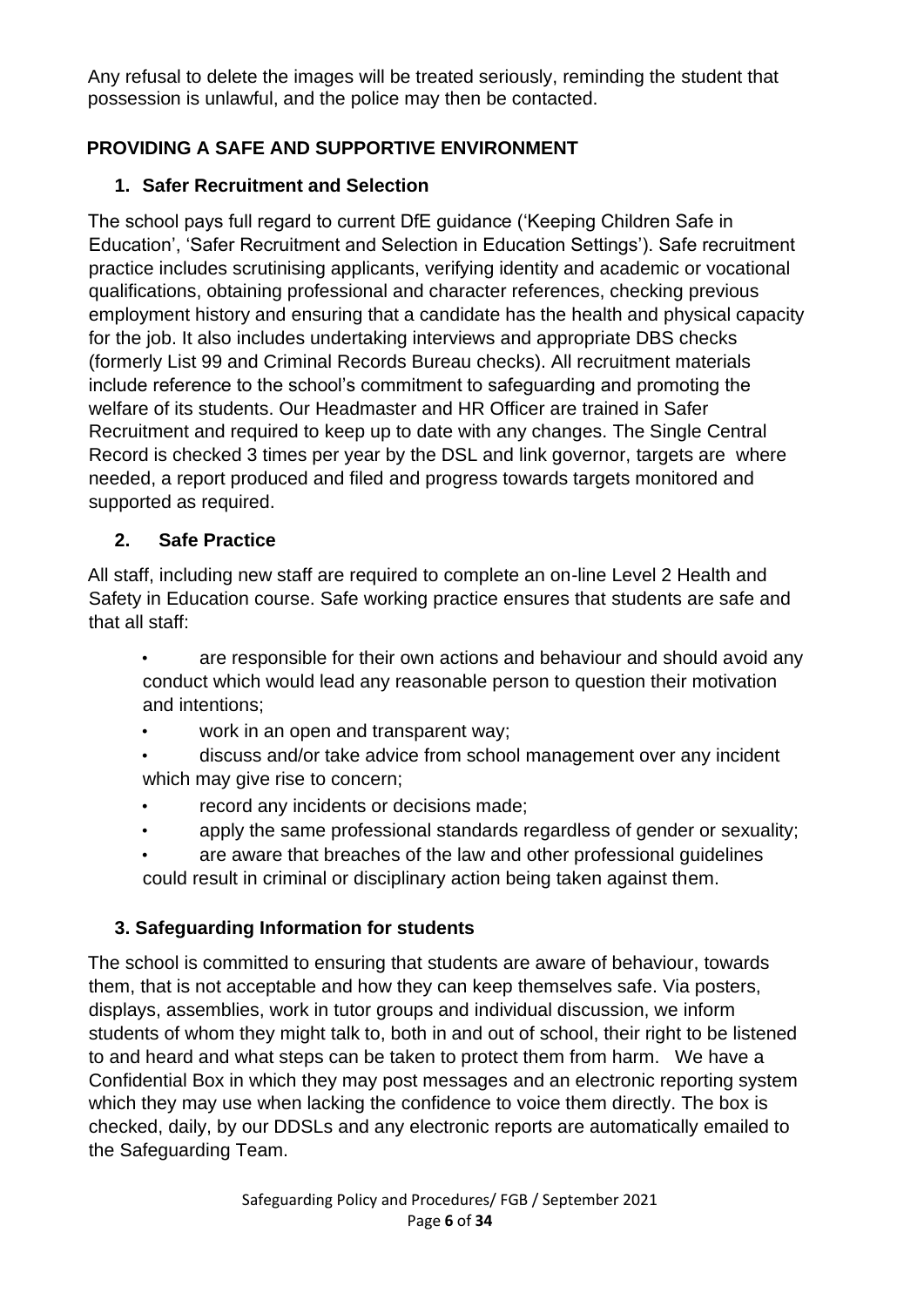We promote safe on-line use quidance via assemblies led by the DSL, tutor periods, PSHE, posters and in lessons where technology is being used. We educate our students regarding the benefits and dangers of social media and how to avoid the latter. Our Securus subscription means we are immediately aware of any actions which place our students in danger or potential danger and take swift action to address these. Our students know that we are here to listen and how to seek support and advice as needed.

Our School Council meets regularly with members of the leadership team.

## **4. Partnership with Parents**

The school shares a purpose with parents to keep children safe from harm and to have their welfare promoted. Parents may contact the school if they have any safeguarding concerns.

We are committed to working with parents positively, openly and honestly. We ensure that all parents are treated with respect, dignity and courtesy. We respect parents' rights to privacy and confidentiality and will not share sensitive information unless we have permission, or it is necessary to do so in order to protect a child. We will share with parents any concerns we may have about their child unless to do so may place a child at risk of harm.

We encourage parents to discuss any concerns they may have with the form tutor, year leader or a member of the pastoral team.

## 5. **Partnerships with others**

The school recognises the importance of positive and effective working relationships with other agencies e.g. Local Authority, Social Care, Police, Health Service professionals, and Education Welfare Service.

## **6. Training of Key Personnel**

The DSL, Headmaster, Deputy and DDSLs hold current Child Protection Level L3 and the Prevent Level 2 Certificates. The school commits to ensuring that this is up-dated every 2 years in line with DfE Guidance. The DSL is trained to Level 4.

## **7. Support, Advice and Guidance for Staff**

All staff can seek support from the safeguarding team or Headmaster. The safeguarding team works closely with Children's Social Care, the Police and other external agencies.

## **Children Missing from Education**

The school has strong links with the Education Welfare Officer (EWO) who meets regularly with Year Leaders. Concerns are reported, promptly, to the EWO by the Year leader or safeguarding team and are investigated.

## **Confidentiality**

Blessed Hugh Faringdon Catholic School follows the guidance on Information Sharing. Personal information about children and families held by agencies should not normally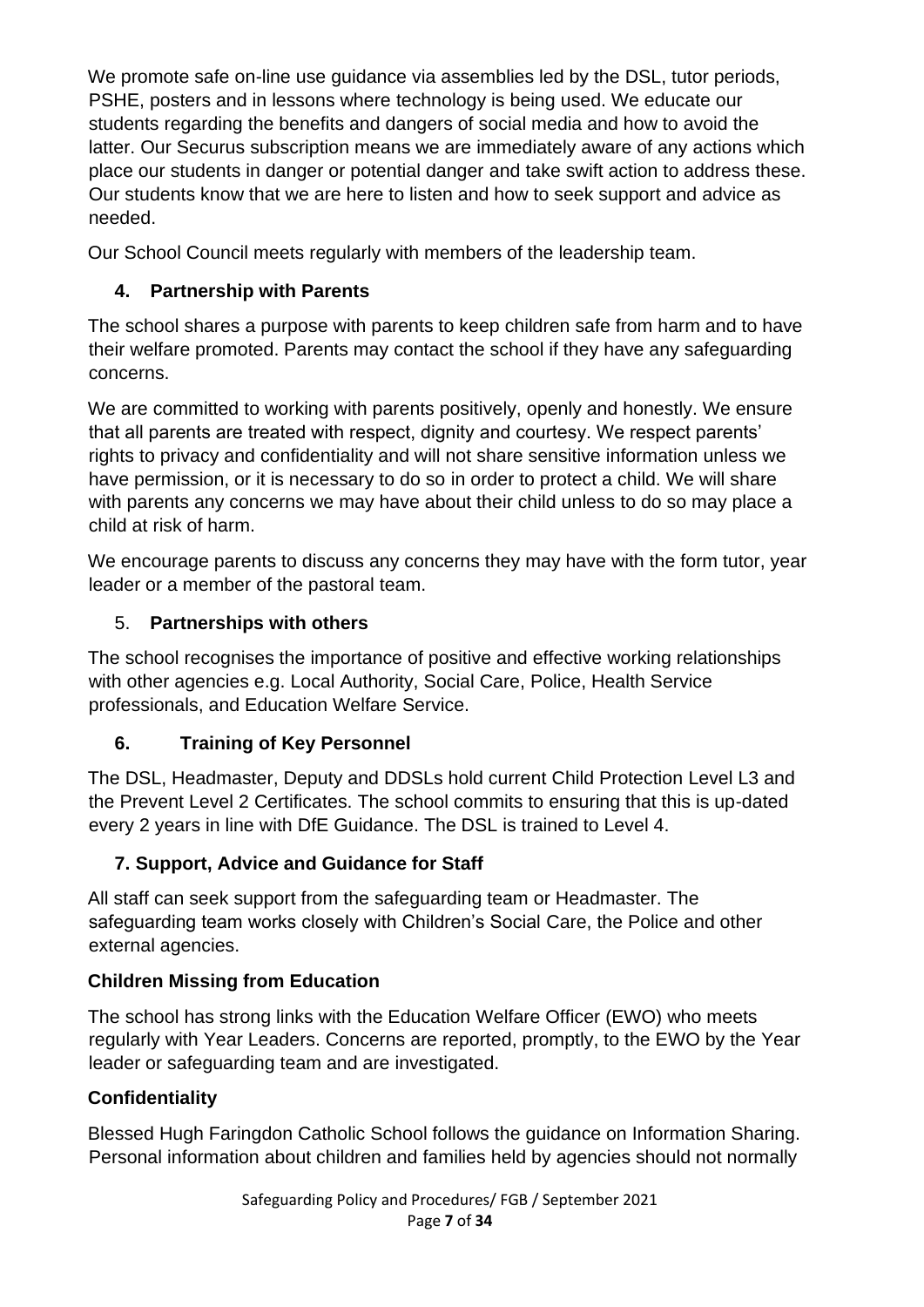be disclosed without the consent of the subject. The law permits, however, the disclosure of confidential information necessary to safeguard children.

## 8. **Related School Policies**

The Safeguarding Policy links with the Child-on-Child Abuse Policy, Anti-Bullying Policy, Behaviour For Learning Policy, E-Safety Policy, Health and Safety Policy and Whistleblowing Policy.

## **9. Student Information**

In order to keep children safe and provide appropriate care for them the school requires and maintains accurate and up to date information regarding:

- Names and contact details of persons with whom the child normally lives
- Names and contact details of all persons with parental responsibility (if different from above)
- Emergency contact details (if different from above)
- Details of any persons authorised to collect the child from school (if different from above)

Any relevant court orders in place including those which affect any person's access to the child (e.g. Residence Order, Contact Order, Care Order, Injunctions etc.)

- If the child is or has been the subject of a Child Protection Plan
- Name and contact details of the G.P.
- Any other factors which may impact on the safety and welfare of the child

The school collates, stores and agrees access to this information. The school endeavours to check the veracity of the information and to maintain it up to date. In the case of a child subject to a child protection plan, files are held securely with restricted access (DSL, Headmaster and DDSLs).

## **10. Roles and Responsibilities**

The Governing Body, with its strategic responsibility, should ensure that:

• the school has a Safeguarding Policy and procedures in place that are in accordance with local authority, DfE, police and locally agreed inter-agency procedures, and that the policy is made available to parents on request;

• the school operates safe recruitment procedures and makes sure that all appropriate checks are carried out on staff and volunteers who work with children;

• the school has procedures for dealing with allegations of abuse against staff and volunteers that comply with current guidance (see point 1 above);

• a senior member of the school's leadership team is designated to take lead responsibility for safeguarding;

- staff undertake appropriate safeguarding training;
- they (the Governing Body) remedy, without delay, any deficiencies or weaknesses regarding safeguarding arrangements;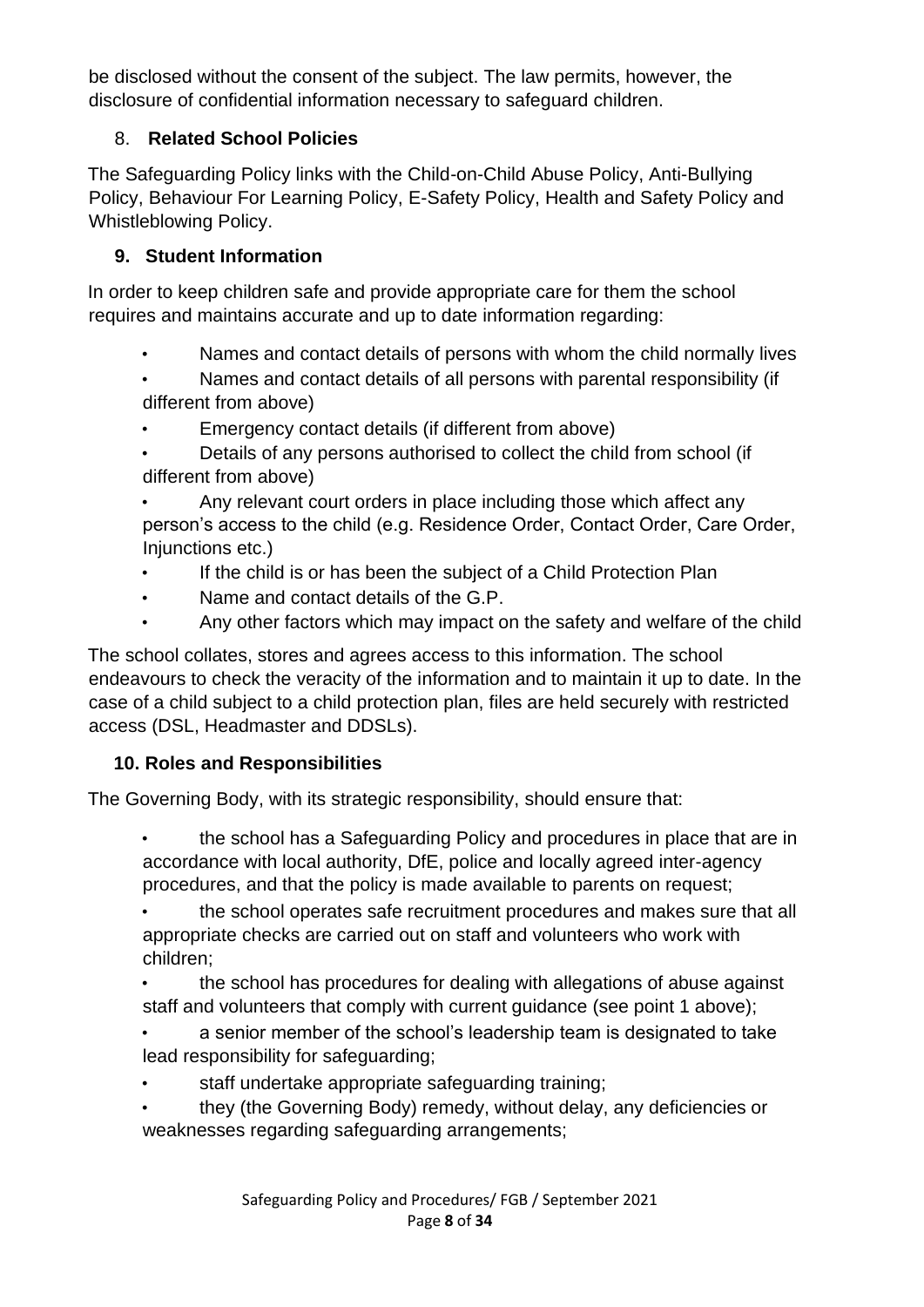• a governor is nominated to be responsible for liaising with the Designated Officer (DO) and /or partner agencies in the event of allegations of abuse being made against the Headmaster;

• Where services or activities are provided on the school premises by another body, the body concerned has appropriate policies and procedures in place (see Leasing of Premises to External Organisations, EWS 2009) in regard to safeguarding children and child protection and liaises with the school on these matters where appropriate;

they review their policies and procedures annually and provide information to the LA about them and about how the above duties have been discharged as required.

The Headmaster should ensure that:

• the policies and procedures adopted by the Governing Body are fully implemented, and followed by all staff;

• sufficient resources and time are allocated to enable the DSL and DDSLs to discharge their responsibilities;

all staff and volunteers feel able to raise concerns about poor or unsafe practice regarding children, and such concerns are addressed sensitively and effectively in a timely manner in accordance with the Whistleblowing Policy.

The DSL should (directly or via the DDSLs):

• Keep abreast of, and action, all national and local up-dates to requirements and procedures

• Report cases of suspected abuse or allegations to the relevant investigating agencies;

Act as a source of support, advice and expertise within the school;

• Liaise with the Headmaster to inform him of any issues and on-going investigations;

• Keep detailed accurate written records;

• Ensure the Safeguarding Policy is updated and reviewed annually and work with the Governing Body regarding this;

• Recognise how to identify signs of abuse and when it is appropriate to make a referral;

• Have a working knowledge of how the referral process operated, the conduct of a Child Protection Case Conference and be able to attend and contribute to these;

• Ensure that all staff have access to and understand the school's Safeguarding Policy;

• Ensure that all staff have induction training, regular up-dates and hold a current Introduction to Safeguarding Certificate;

• Obtain access to resources and attend Child Protection Level 3 refresher training courses every two years.

• Ensure the Headmaster, Deputy and DDSLs hold current Level 3 Certificates.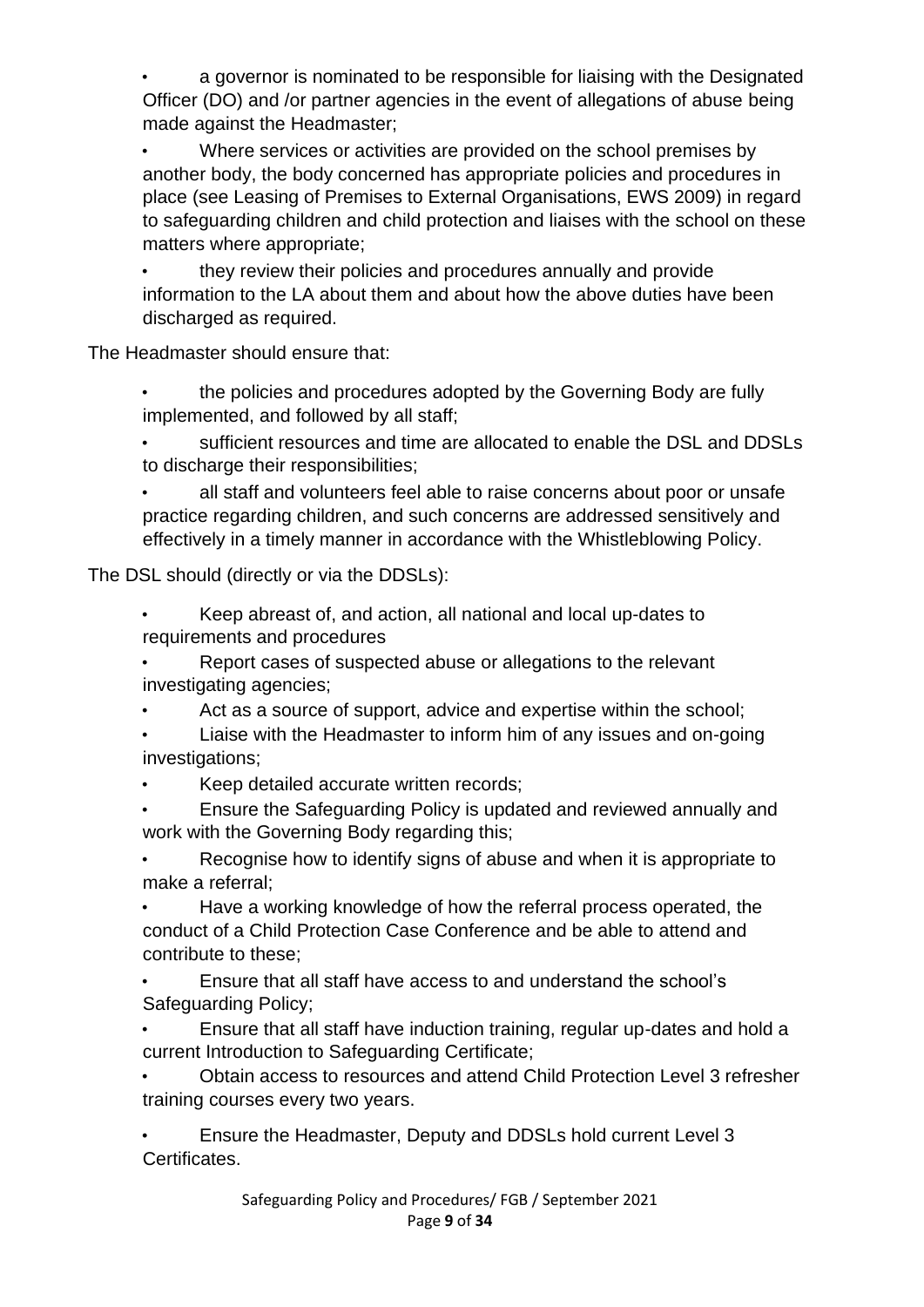All staff and volunteers must:

- fully comply with the school's policies and procedures;
- attend appropriate training ;
- inform the DSL/DDSL of any concerns.

### **IDENTIFYING CHILDREN AND YOUNG PEOPLE WHO MAY BE SUFFERING SIGNIFICANT HARM**

Teachers and other adults in school are well placed to observe any physical, emotional or behavioural signs which indicate that a child may be suffering significant harm. The relationships between staff, students, parents and the public which foster respect, confidence and trust can lead to disclosures of abuse, and/or school staff being alerted to concerns.

(See Appendices 1 – 6 for detail)

#### **Definition**

As in the Children Acts 1989 and 2004, a child is anyone who has not yet reached his/her 18th birthday.

### **TAKING ACTION TO ENSURE THAT CHILDREN ARE SAFE AT SCHOOL AND AT HOME**

It is not the responsibility of school staff to investigate welfare concerns or determine the truth of any disclosure or allegation. All staff, however, have a duty to recognise concerns and maintain an open mind. Accordingly, all concerns regarding the welfare of students will be recorded and discussed with the DSL/DDSLs prior to any discussion with parents.

#### **Cultural Differences**

Cultural issues should never be a barrier to Safeguarding. Students at BHFCS come from many cultural backgrounds which may have a different approach to family life.

- Staff should be sensitive to cultural diversity but aware that certain practices may be detrimental to the welfare of students for example forced marriage, female genital mutilation and physical punishment are against the law in this country.
- Staff should be are aware that some students may be vulnerable to pressure from groups involved in violent extremism.

#### **SEND**

We are aware of the additional risks that this cohort may face and will be mindful of these in all safeguarding interactions involving a SEND student/group of SEND students.

## **Reporting**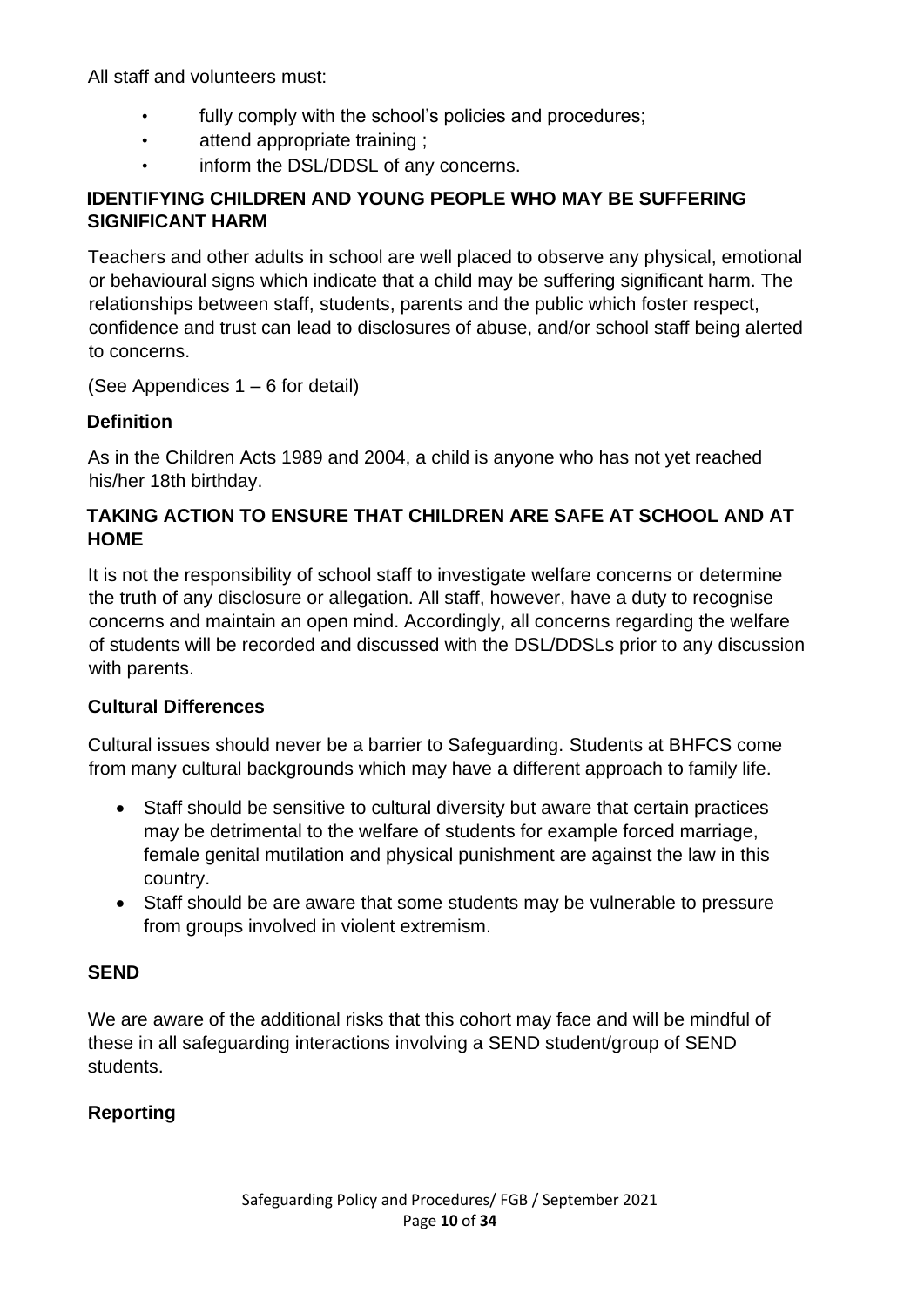Staff are required to report, promptly, any of the following regardless of whether there is already a referral to Children's Social Care in place. They should include any information they may have about the child's home circumstances. Staff are not required to seek such information but should report anything they are aware of. Concerns include:

- any suspicion/evidence that a child is injured, marked, or bruised in a way which is not readily attributable to the normal knocks or scrapes received in play;
- any explanation given which appears inconsistent or suspicious:
- any behaviours which give rise to suspicions that a child may have suffered harm (e.g. worrying drawings or play);
- any concerns that a child may be suffering from inadequate care, ill treatment, or emotional maltreatment;
- any concerns that a child is presenting signs or symptoms of abuse or neglect
- any significant changes in a child's presentation, including nonattendance any hint or disclosure of abuse from any person;
- any concerns regarding person(s) who may pose a risk to children (e.g. living in a household with children present);
- any concern listed in the 'Cultural Differences' section above.
- any concerns that a child may be being/has been criminally and/or sexually exploited, abused or harassed.
- any concerns of abuse in intimate personal relationships between peers.

Staff should note that there may be multiple issues that overlap so a range of concerns may be apparent. These must be reported for further investigation by the Safeguarding Team.

## **2. Responding to Disclosure**

Disclosures or information may be received from students, parents or other members of the public. The school recognises that those who disclose such information may do so with difficulty, having chosen carefully how they will report it and to whom they will speak. Accordingly, all staff must handle disclosures with sensitivity. For students with communication/language difficulties the school will liaise with SENCO or EAL teacher.

Staff should reassure victims that they are being taken seriously and that they will be supported and kept safe. A victim should never be given the impression that they are creating a problem by reporting abuse of any kind, sexual violence or sexual harassment. Nor should a victim ever be made to feel ashamed for making a report.

Disclosures cannot remain confidential and staff will immediately communicate what they have been told to the designated person and make a contemporaneous record.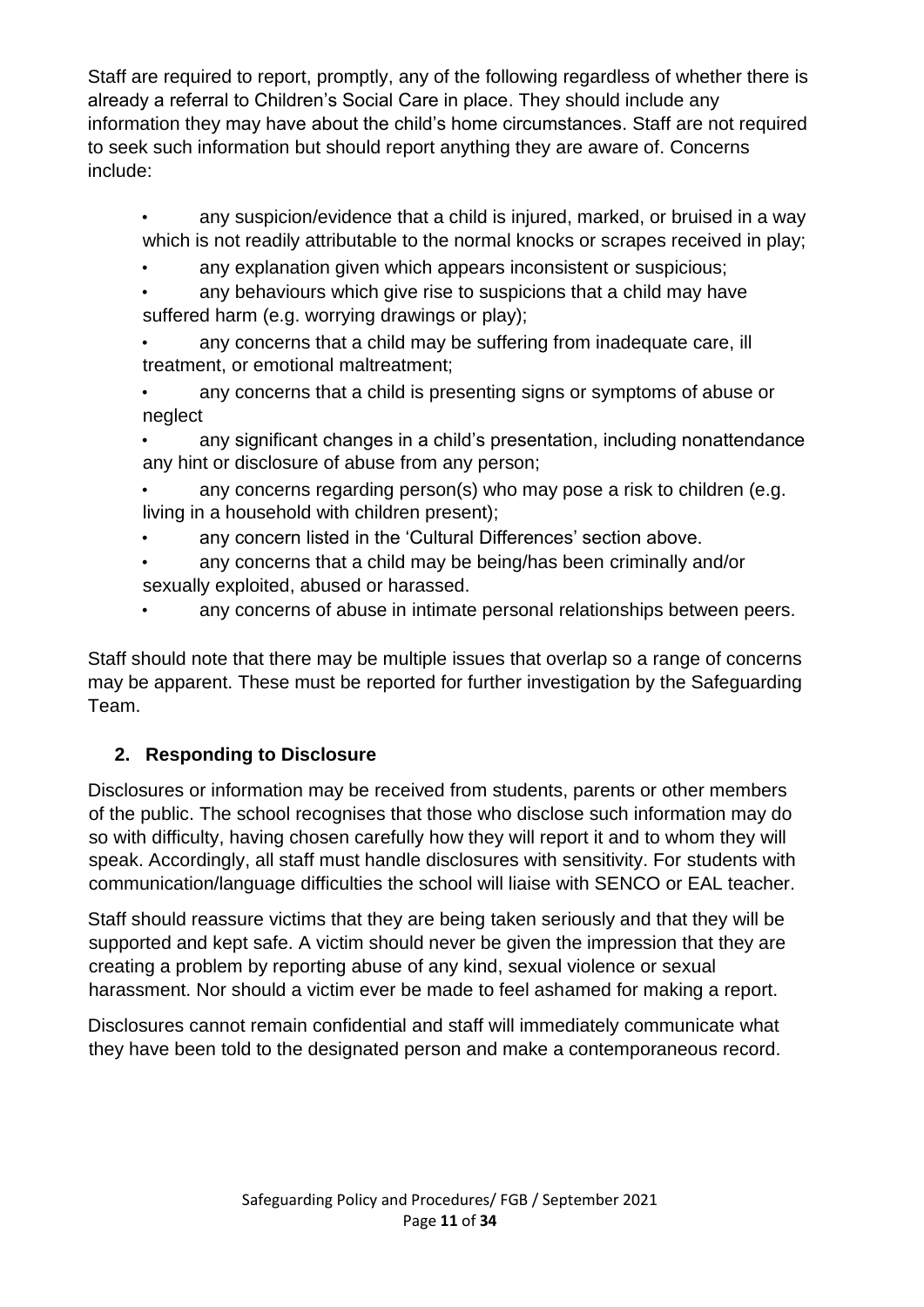## **Principles**

Staff will not investigate but will, wherever possible, elicit enough information to pass on to the DSL/DDSL making their duty to refer the matter clear at the start of any such discussion with a student.

Staff must:

- listen to and take seriously any disclosure or information that a child may be at risk of harm;
- try to ensure that the person disclosing does not have to repeat this to another member of school staff which may cause them unnecessary distress;
- clarify the information if necessary;
- try to keep questions to a minimum and of an "open" nature e.g. "Can you tell me what happened?" rather than "Did x hit you?"
- try not to show signs of shock, horror or surprise;
- not express feelings or judgements regarding any person alleged to have harmed the child;
- explain sensitively to the person that they have a responsibility to refer the information to the DSL/DDSL;
- reassure and support the person as far as possible;
- explain that only those who 'need to know' will be told;
- explain what will happen next and that the person will be involved as appropriate.

## **3. Action by the DSL/DDSL**

The DSL/DDSL will consider:

- any urgent medical and emotional needs of the child;
- discussing the matter with other agencies involved with the family;
- consulting with appropriate persons e.g. EWO service, Children's Services;
- the child's wishes, as far as possible, with regard for their safety being paramount.

Then decide:

- wherever possible, to talk to parents, unless to do so may place a child at risk of significant harm, impede any police investigation and/or place the member of staff or others at risk ;
- whether to make a child protection referral to Children's Social Services because a child is suffering or is likely to suffer significant harm and if this needs to be undertaken immediately.

OR

- not to make a referral at this stage;
- if further monitoring is necessary;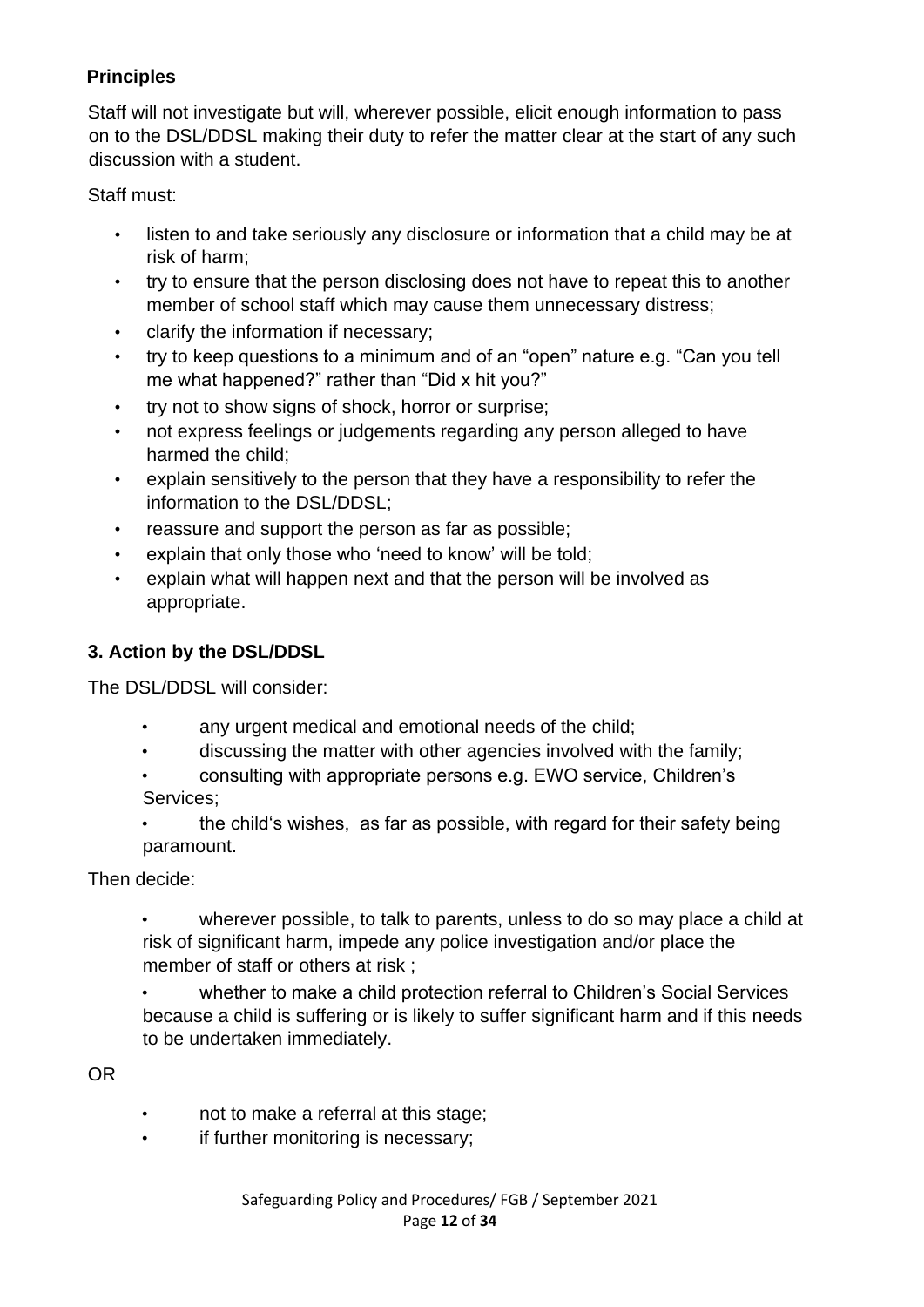• if it would be appropriate to undertake an assessment and/or make a referral for other services.

All information and actions taken, including the reasons for any decisions made, will be fully documented. All referrals to Social Services will follow the due process.

## **4. Action following a child protection referral**

The DSL/DDSL must:

- maintain regular contact with Social Services;
- wherever possible, contribute to the Strategy Discussion;
- provide a report for, attend and contribute to any subsequent Child Protection Conference;
- contribute to the Child Protection Plan (where in place), attend Core Group Meetings and other relevant meetings/discussions;
- where appropriate, share all Child Protection Conference reports with parents prior to meetings;
- immediately inform the Social Services key worker where a child subject to a child protection plan moves from the school or goes missing.

## **5. Recording and monitoring**

Accurate records will be made as soon as practicable and will clearly distinguish between observation, fact, opinion and hypothesis. All records will be signed and dated, any information given will be recorded and a note made of the location and description of any injuries seen.

All such documents will be retained in a 'Child Protection' file, separate from the child's main file and filed securely with limited access (DSL, Headmaster and DDSLs). These records will be copied and transferred to any school or setting the child moves to, clearly marked 'Child Protection, Confidential, for attention of Designated Person Child Protection.' Original copies will be retained until the child's 25th birthday.

## **6. Supporting the Child and Partnership with Parents**

The school recognises that the child's welfare is paramount however, good safeguarding practice and outcomes rely on a positive, open and honest working partnership with parents.

• Whilst we may, on occasions, need to make referrals without consultation with parents, we will make every effort to maintain a positive working relationship with them whilst fulfilling our duties to protect the child.

We will provide a secure, caring, supportive and protective relationship for the child.

• Children will be given a proper explanation (appropriate to age and understanding) of what action is being taken on their behalf and why.

We will always endeavour to preserve the privacy, dignity and right to confidentiality of the child and parents. The DSL, in discussion with the relevant DDSL, will determine which members of staff "need to know" personal information and what they "need to know" for the purpose of supporting and protecting the child.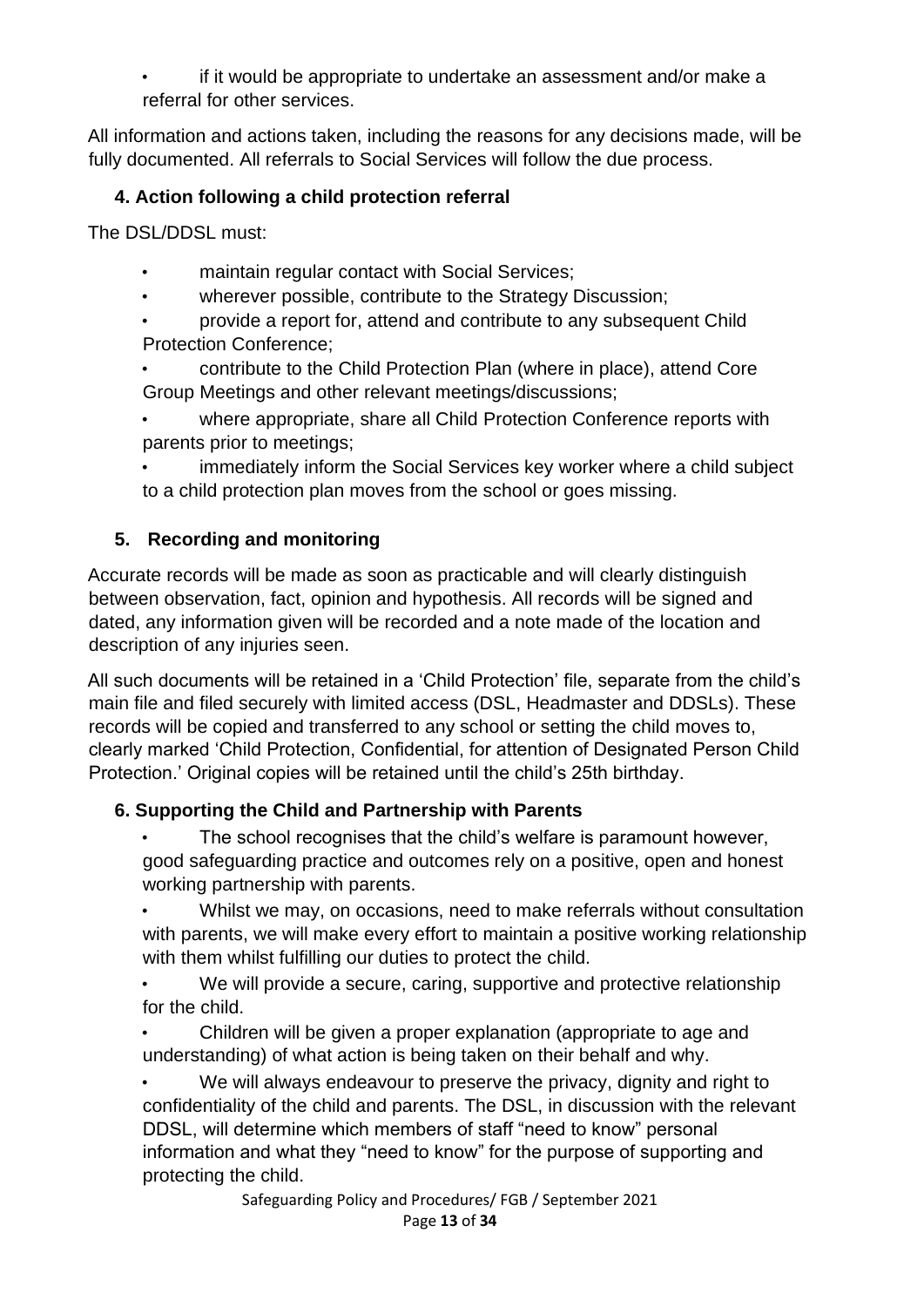#### **Allegations regarding person(s) working in or on behalf of school (including volunteers and contractors)**

Where an allegation is made against any person working in or on behalf of the school that he or she has:

- behaved in a way that has harmed a child or may have harmed a child
- possibly committed a criminal offence against or related to a child or
- has behaved towards a child or children in a way that indicates s/he is unsuitable to work with children.

We will apply the same principles and contact the Local authority Designated Officer Team. (DO).

Whilst we acknowledge such allegations, (as all others), may be false, malicious or misplaced, we also acknowledge they may be founded. It is, therefore, essential that all allegations are investigated properly and in line with agreed procedures.

Where a teacher is dismissed or released from their contract (or would have been likely to have been) we will consider referring the teacher to the Secretary of State via the Teaching Regulation Agency.

### **Initial Action**

- The person who has received an allegation or witnessed an event will immediately inform the Headmaster and make a record.
- If an allegation is made against the Headmaster the matter will be reported to the Chair of Governors who will follow the process outlined below.
- The Headmaster will take steps, where necessary, to secure the immediate safety of the child/children and any urgent medical needs.
- The member of staff will not be approached at this stage unless it is necessary to address the immediate safety of children.
- The Headmaster may need to clarify any information regarding the allegation; however no person will be interviewed at this stage**.**
- The Headmaster may request that the DSL consults with the DO in order to determine if it is appropriate for the allegation to be dealt with by the school or if there needs to be a referral to Social Services and/or the police for investigation
- Consideration will be given, throughout, to the support and information needs of students, parents and staff
- The Headmaster will inform the Chair of Governors of any allegation.

## **Renting out of School Premises/Facilities**

The Governing Body, working with the school, will ensure that appropriate safeguarding arrangements are in place (including inspecting these as needed) and that the presence of such arrangements is a requirement of any agreement between the school / college and the other organisation.

Safeguarding Policy and Procedures/ FGB / September 2021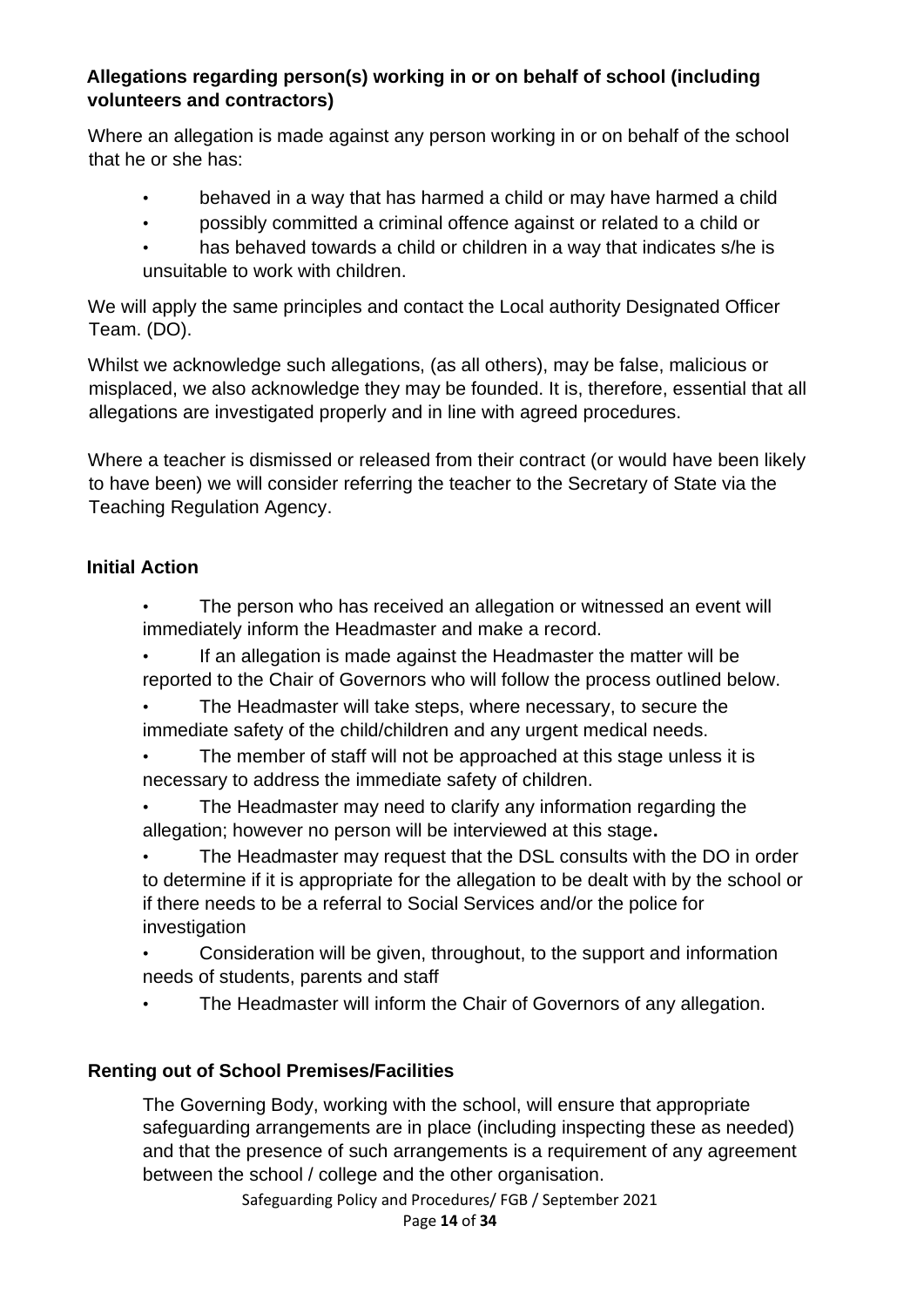#### **Key Documentation/websites:**

Keeping Children Safe in Education

Safer Recruitment in Education

https://neu.org.uk/advice/allegations-abuse-against-staff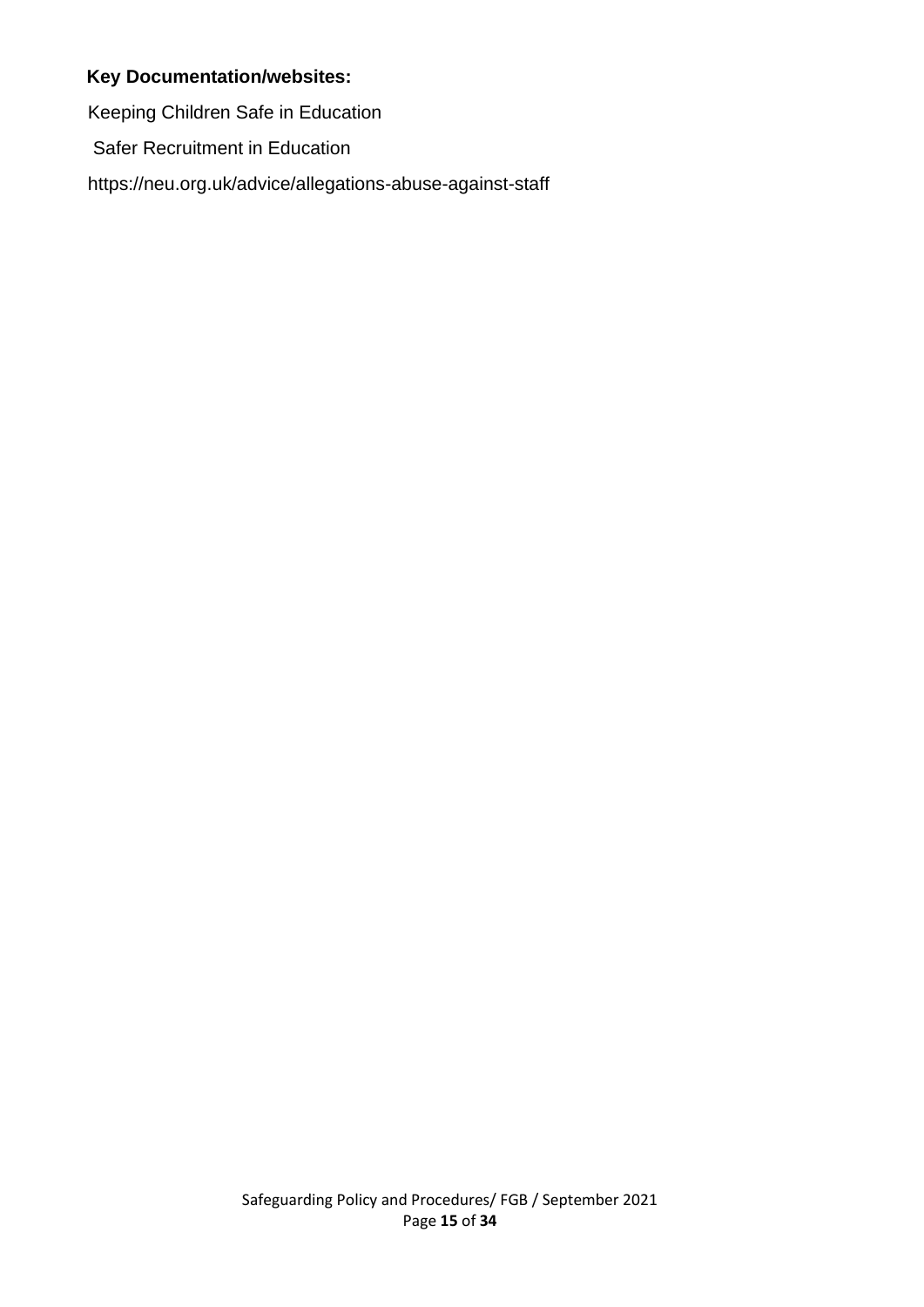## **Appendix one**

#### **Recognising signs of child abuse**

#### **Categories of Abuse:**

- Physical Abuse
- Emotional Abuse (including Domestic Abuse)
- Sexual Abuse
- **Neglect**

#### **Signs of Abuse in Children:**

The following non-specific signs may indicate something is wrong:

- Significant change in behaviour
- Extreme anger or sadness
- Aggressive and attention-seeking behaviour
- Suspicious bruises with unsatisfactory explanations
- Lack of self-esteem
- Self-injury
- **Depression**
- Age inappropriate sexual behaviour
- Child Sexual Exploitation.

#### **Risk Indicators**

The factors described in this section are frequently found in cases of child abuse. Their presence is not proof that abuse has occurred, but:

- Must be regarded as indicators of the possibility of significant harm.
- Justify the need for careful assessment and discussion with designated / named / lead person, manager, (or in the absence of all those individuals, an experienced colleague).
- May require consultation with and / or referral to Children's Services.

The absence of such indicators does not mean that abuse or neglect has not occurred.

In an abusive relationship, the child may:

- Appear frightened of the adult(s)
- Act in a way that is inappropriate to her/his age and development (though full account needs to be taken of different patterns of development and different ethnic groups)

The parent or carer may:

- Persistently avoid child health promotion services and treatment of the child's episodic illnesses.
- Have unrealistic expectations of the child.
- Frequently complain about/to the child and may fail to provide attention or praise (high criticism/low warmth environment) .
- Be absent or misusing substances.

Safeguarding Policy and Procedures/ FGB / September 2021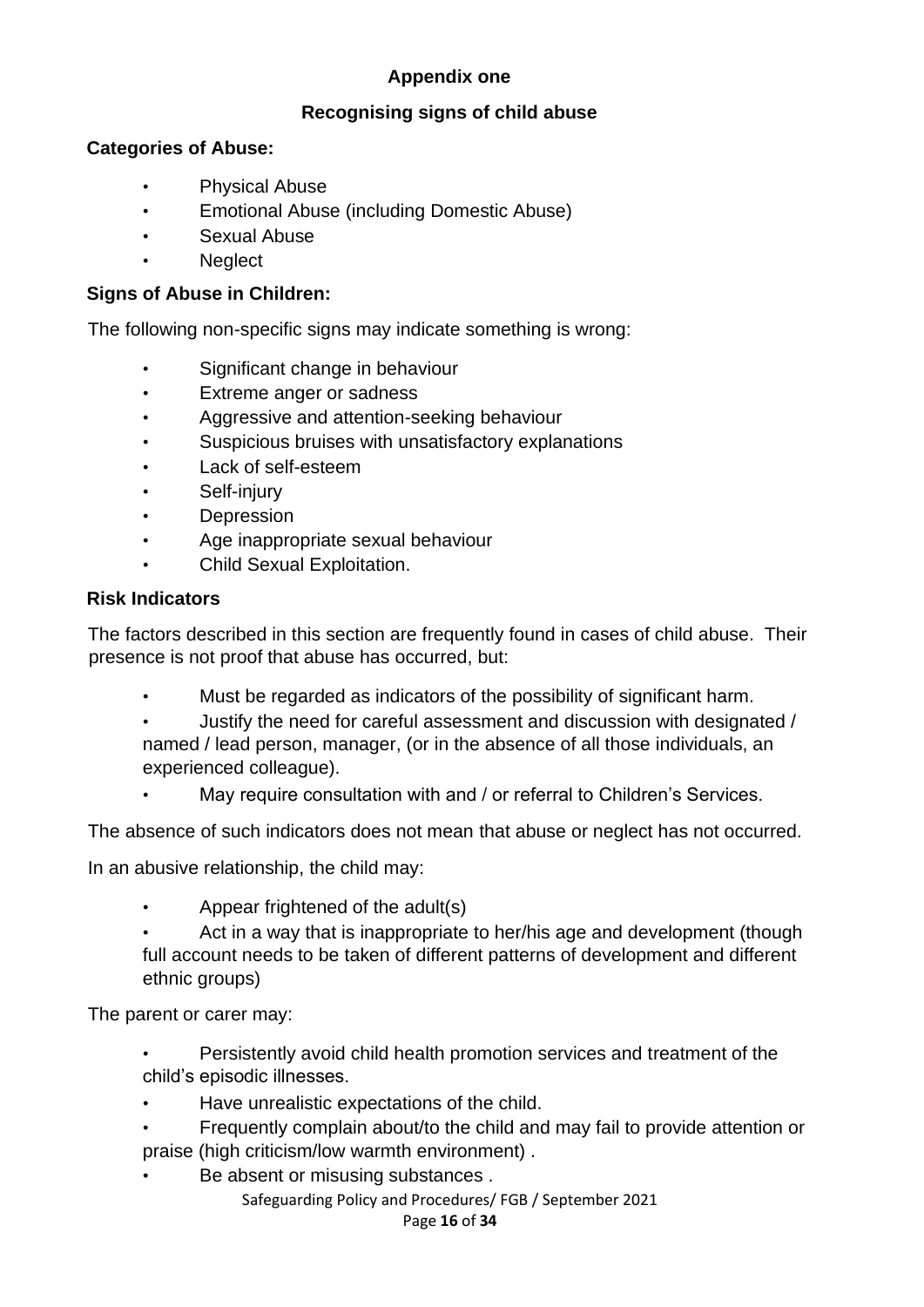- Persistently refuse to allow access on home visits.
- Be involved in domestic abuse.

Staff should be aware of the potential risk to children when individuals, previously known or suspected to have abused children, move into the household.

#### **Recognising Physical Abuse**

The following are often regarded as indicators of concern:

- An explanation which is inconsistent with an injury.
- Several different explanations provided for an injury.
- Unexplained delay in seeking treatment.
- The parents/carers are disinterested or undisturbed by an accident or injury.
- Parents are absent without good reason when their child is presented for treatment.
- Repeated presentation of minor injuries (which may represent a "cry for help" and if ignored could lead to a more serious injury).
- Family use of different doctors and A&E departments.
- Reluctance to give information or mention previous injuries.

#### **Bruising**

Children can have accidental bruising, but the following must be considered as nonaccidental unless there is evidence, or a plausible explanation provided:

- Two simultaneously bruised eyes, without bruising to the forehead, (rarely accidental, though a single bruised eye can be accidental or abusive) .
- Repeated or multiple bruising on the head or on sites unlikely to be injured accidentally
- Variation in bruise colour possibly indicating injuries caused at different times.
- The outline of an object used e.g. belt marks, handprints or a hairbrush.
- Bruising or tears around, or behind, the earlobe/s indicating injury by pulling or twisting
- Bruising around the face.
- Grasp marks
- Bruising on the arms, buttocks and thighs which may be an indicator of sexual abuse

#### **Bite Marks**

Bite marks can leave clear impressions of the teeth. Human bite marks are oval or crescent shaped. Those over 3 cm in diameter are more likely to have been caused by an adult or older child.

Medical opinion should be sought where there is any doubt over the origin of the bite.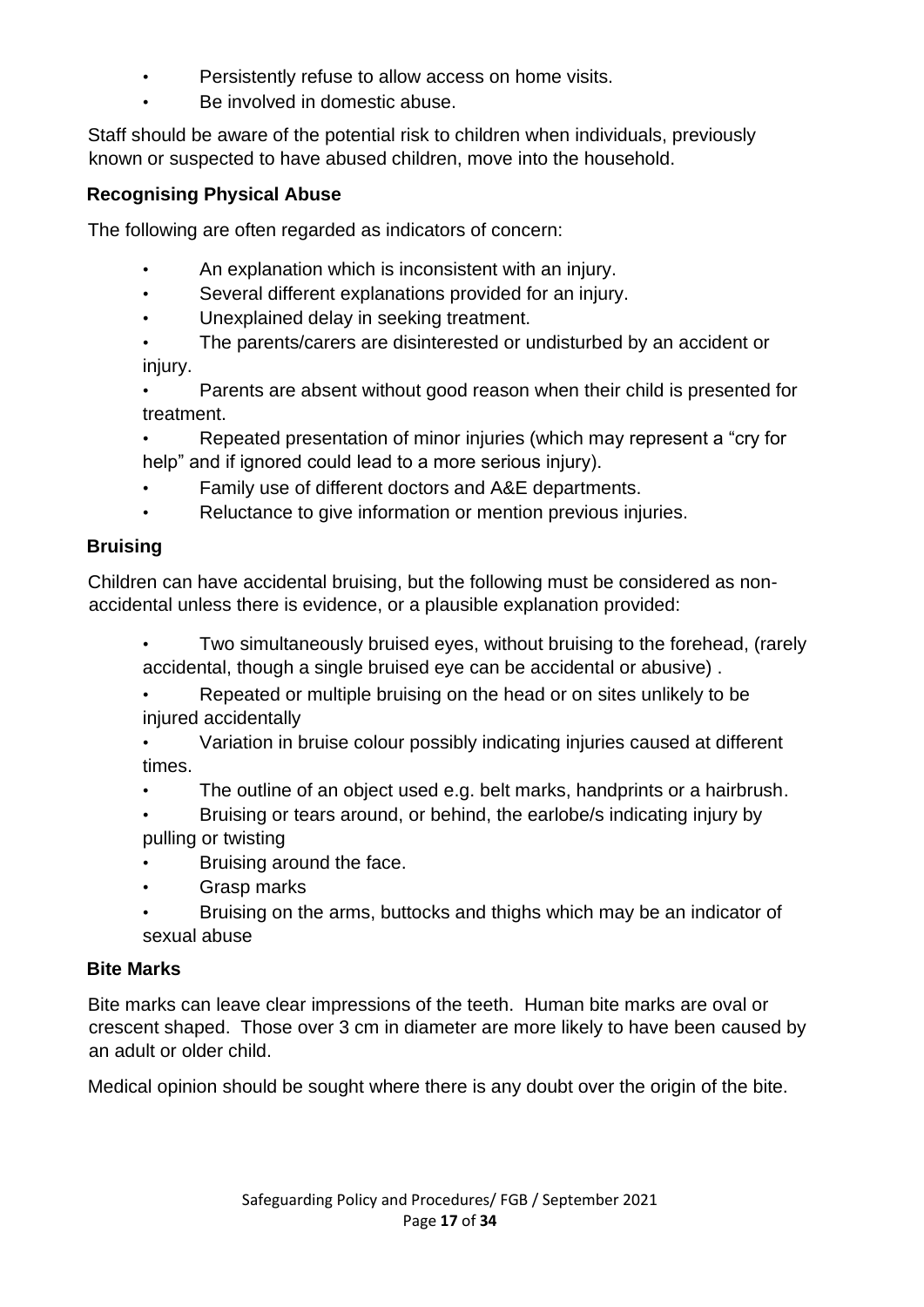### **Burns and Scalds**

It can be difficult to distinguish between accidental and non-accidental burns and scalds and will always require experienced medical opinion. Any burn with a clear outline may be suspicious e.g.:

- Circular burns from cigarettes (but may be friction burns if along the bony protuberance of the spine).
- Linear burns from hot metal rods or electrical fire elements.
- Burns of uniform depth over a large area.
- Scalds that have a line indicating immersion or poured liquid (a child getting into hot water of his/her own accord will struggle to get out and cause splash marks).
- Old scars indicating previous burns/scalds which did not have appropriate treatment or adequate explanation.

Scalds to the buttocks of a small child, particularly in the absence of burns to the feet, are indicative of dipping into a hot liquid or bath.

#### **Fractures**

Fractures may cause pain, swelling and discolouration over a bone or joint.

Non-mobile children rarely sustain fractures.

There are grounds for concern if:

- The history provided is vague, non-existent or inconsistent with the fracture type
- There are associated old fractures.
- Medical attention is sought after a period of delay when the fracture has caused symptoms such as swelling, pain or loss of movement.
	- There is an unexplained fracture in the first year of life.

#### **Scars**

A large number of scars or scars of different sizes or ages, or on different parts of the body, may suggest abuse.

## **Recognising Emotional Abuse**

Emotional abuse may be difficult to recognise, as the signs are usually behavioural rather than physical. The manifestations of emotional abuse might also indicate the presence of other kinds of abuse.

The following may be indicators of emotional abuse:

- Developmental delay.
- Abnormal attachment between a child and parent/carer e.g. anxious, indiscriminate or not attachment.
- Indiscriminate attachment or failure to attach.
- Aggressive behaviour towards others.
- Scapegoat within the family.

Safeguarding Policy and Procedures/ FGB / September 2021 Page **18** of **34**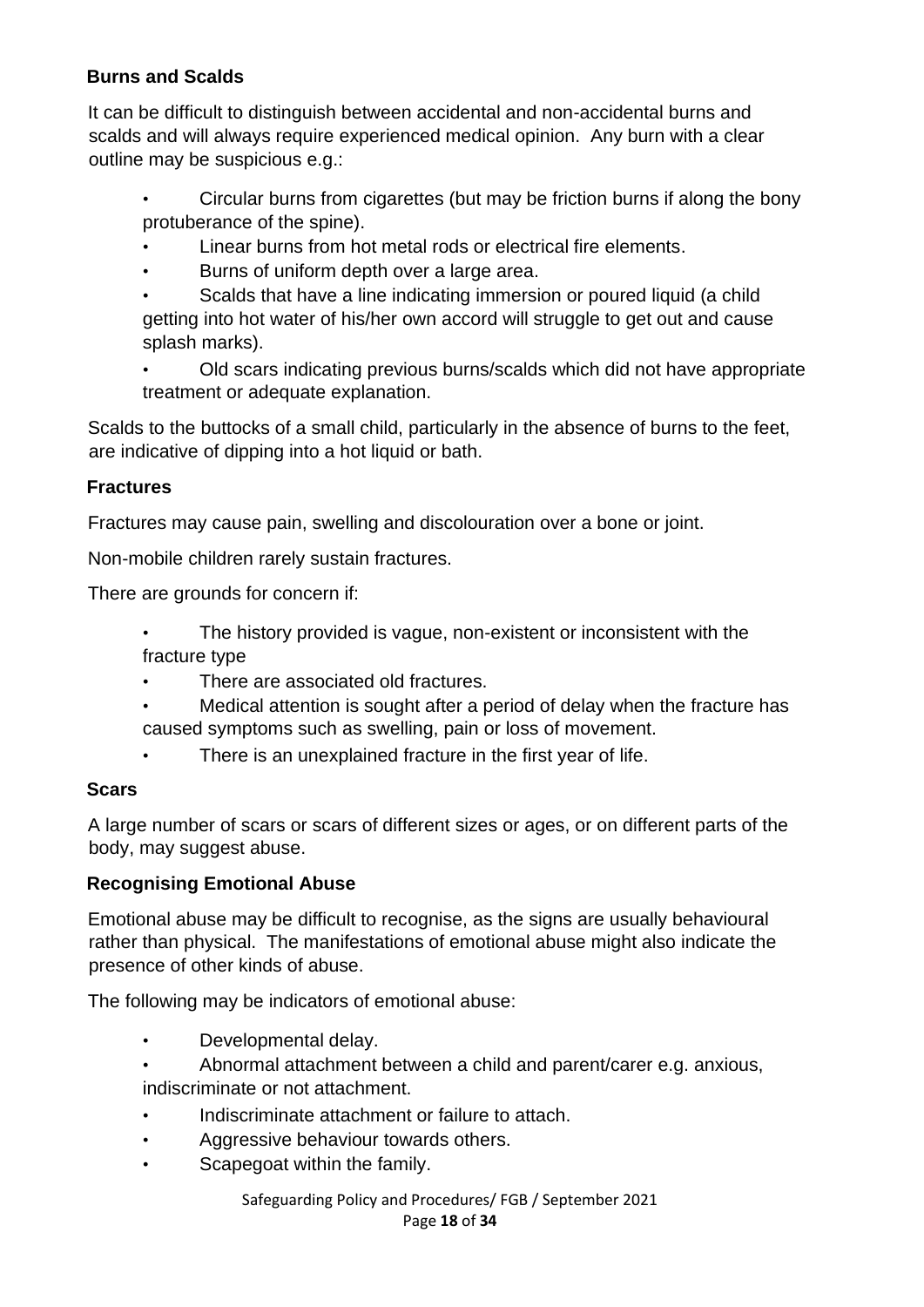- Frozen watchfulness. (particularly but not exclusively in pre-school children).
- Low self-esteem and lack of confidence.
- Withdrawn or seen as a "loner" difficulty relating to others

## **Recognising Signs of Sexual Abuse**

Boys and girls of all ages may be sexually abused and are frequently frightened to divulge this due to guilt and/or fear and full account should be taken of the cultural sensitivities of any individual child/family. Recognition can be difficult, unless the child discloses and is believed. There may be no physical signs and indications are likely to be emotional/behavioural.

Some behavioural indicators associated with this form of abuse are:

- Inappropriate sexualised conduct.
- Sexually explicit behaviour play or conversation, inappropriate to the child's age.
- Continual and inappropriate or excessive masturbation.
- Self-harm (including eating disorder), self-mutilation and suicide attempts.
- Involvement in prostitution or indiscriminate choice of sexual partners
- An anxious unwillingness to remove clothes e.g. for sports events (but this may be related to cultural norms or physical difficulties).

Some physical indicators associated with this form of abuse are:

- Pain or itching of genital area.
- Blood on underclothes.
- Pregnancy in a younger girl where the identity of the father is not disclosed..
- Physical symptoms such as injuries to the genital or anal area, bruising to buttocks, abdomen and thighs, sexually transmitted disease, presence of semen on vagina, anus, external genitalia or clothing.

## **Sexual Abuse by Young People**

The boundary between what is abusive and what is part of normal childhood or youthful experimentation can be blurred. The determination of whether behaviour is developmental, inappropriate or abusive will hinge around the related concepts of true consent, power imbalance and exploitation. This may include children and young people who exhibit a range of sexually problematic behaviour such as indecent exposure, obscene telephone calls, fetishism, bestiality and sexual abuse against adults, peers or children.

**Developmental Sexual Activity** encompasses those actions that are to be expected from children and young people as they move from infancy through to an adult understanding of their physical, emotional and behavioural relationships with each other. Such sexual activity is essentially information gathering and experience testing. It is characterised by mutuality and the seeking of consent.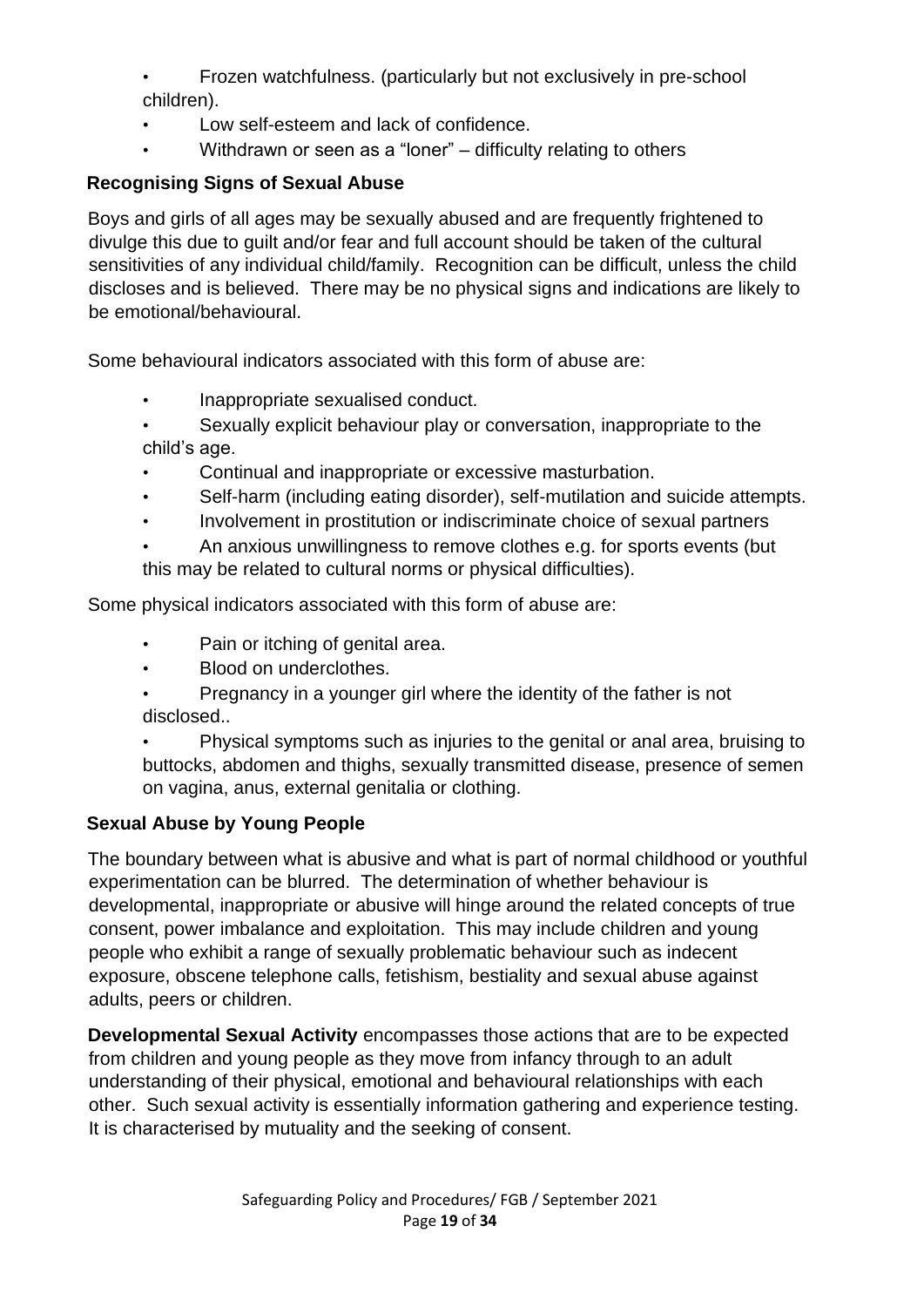**Inappropriate Sexual Behaviour** can be inappropriate socially, in appropriate to development, or both. In considering whether behaviour fits into this category, it is important to consider what negative effects it has on any of the parties involved and what concerns it raises about a child or young person. It should be recognised that some actions may be motivated by information seeking, but still cause significant upset, confusion, worry, physical damage, etc. it may also be that the behaviour is "acting out" deriving from other sexual situations to which the child or young person has been exposed.

If an act appears to have been inappropriate, there may still be a need for some form of behaviour management or intervention. For some children, educative inputs may be enough to address the behaviour.

Abusive sexual activity includes any behaviour involving coercion, threats, aggression together with secrecy, or where one participant relies on an unequal power base.

### **Assessment**

In order to more fully determine the nature of the incident the following factors should be considered - the presence of exploitation in terms of:

- 1. **Equality**: Differentials of physical, cognitive and emotional development, power and control and authority, passive and assertive tendencies.
- 2. **Consent:** Agreement including all the following:
- Understanding what is proposed based on age, maturity, development level, functioning and experience.
- Knowledge of society's standards for what is being proposed and awareness of potential consequences and alternatives.
- Assumption that agreements or disagreements will be respected equally.
- Voluntary decision on mental competence.
- 3. **Coercion** the young perpetrator may use techniques such as bribing, manipulation and emotional threats of secondary gains and losses. E.g. loss of love, friendship, etc. Some may use physical force, brutality or the threat of these regardless of victim resistance.

In evaluating sexual behaviour of children and young people, the above information should be used only as a guide and reported to the safeguarding team for further investigation.

#### **Child Sexual Exploitation and Child Criminal Exploitation**

From September 2020 Part 1 of the Keeping Children Safe in Education Document now draws attention to these specific safeguarding issues. These are 2 forms of abuse where an individual or group takes advantage of an imbalance in power to coerce, manipulate or deceive a child into sexual or criminal activity.

This could be a one-off or a series of incidents over time. It can happen online and in person.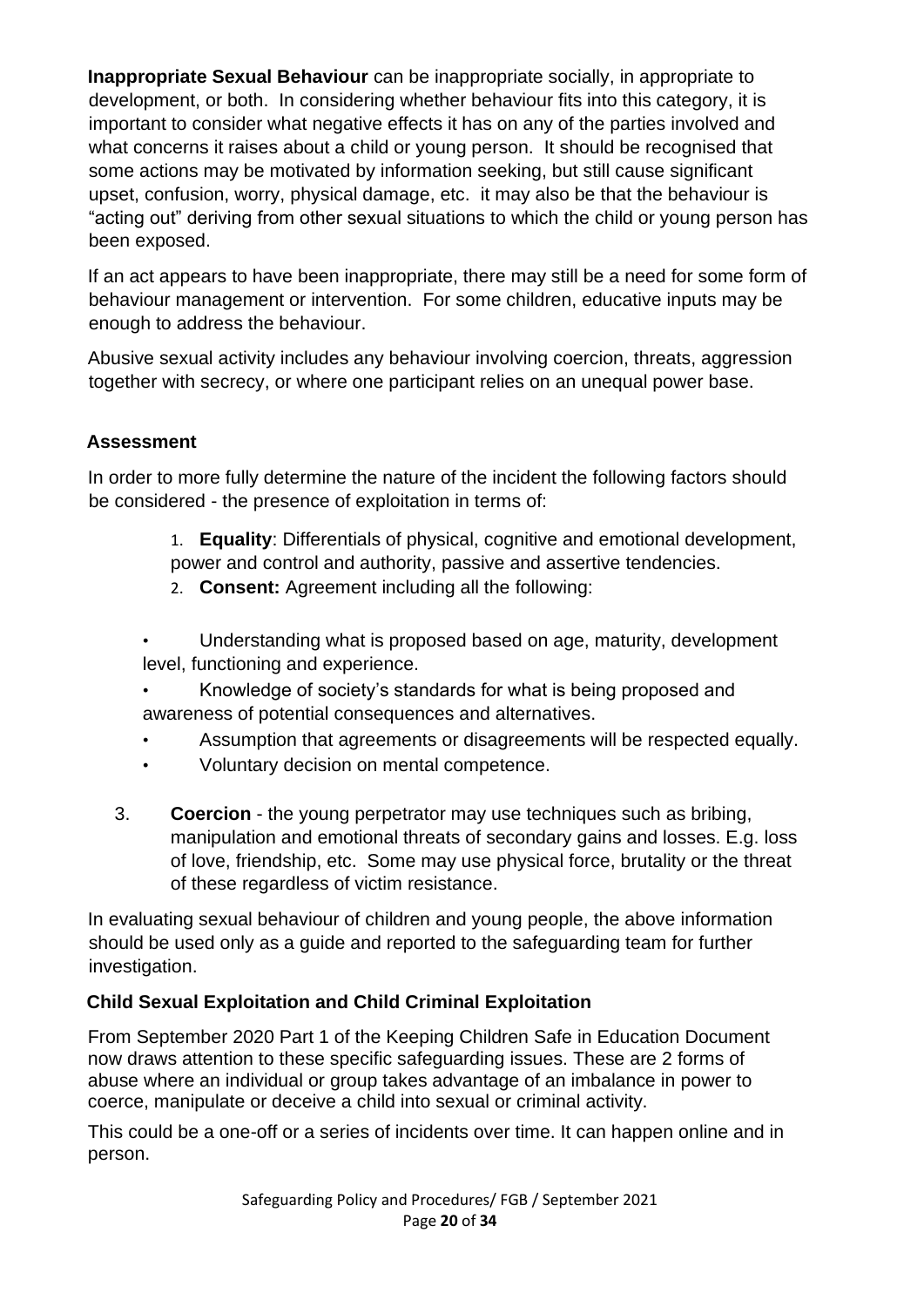Even if the activity seems to be consensual, it can still be abuse.

Signs to look out for include:

- Unexplained gifts or new possessions
- Associating with other young people involved in exploitation
- Changes in emotional wellbeing or school performance
- Signs of assault or unexplained injuries
- Misusing drugs and alcohol
- Going missing for periods of time or regularly coming home late
- Regularly missing school or not taking part in school
- (Child sexual exploitation) Having older boyfriends or girlfriends
- (Child sexual exploitation) Having sexually transmitted infections or getting pregnant
- Underage sexual activity
- Inappropriate sexual or sexualised behaviour
- Sexually risky behaviour, 'swapping' sex
- Having multiple mobile phones and worrying about losing contact via mobile
- Changes in the way they dress
- Going to hotels or other unusual locations to meet friends
- Seen at known places of concern
- Moving around the country, appearing in new towns or cities, not knowing where they are
- Getting in/out of different cars driven by unknown adults
- Contact with known perpetrators
- Involved in abusive relationships, intimidated and fearful of certain people or situations
- Hanging out with groups of older people, or anti-social groups, or with other vulnerable peers
- Associating with other young people involved in sexual exploitation
- Recruiting other young people to exploitative situations
- Truancy, exclusion, disengagement with school, opting out of education altogether
- Unexplained changes in behaviour or personality (chaotic, aggressive, sexual)
- Mood swings, volatile behaviour, emotional distress
- Self-harming, suicidal thoughts, suicide attempts, overdosing, eating disorders
- Drug or alcohol misuse
- Getting involved in crime
- Police involvement, police records

sexual or criminal exploitation, and serious violence?

#### **Contextual Safeguardinhg**

Think about the **context** of safeguarding incidents and behaviours.

Are children at risk of abuse or exploitation in situations outside their families – for example,

The following definition by the National Working Group for Sexually Exploited Children defines child sexual exploitation as:

*"The sexual exploitation of children and young people under 18 involves exploitative situations, contexts and relationships where young people (or a third person or* 

> Safeguarding Policy and Procedures/ FGB / September 2021 Page **21** of **34**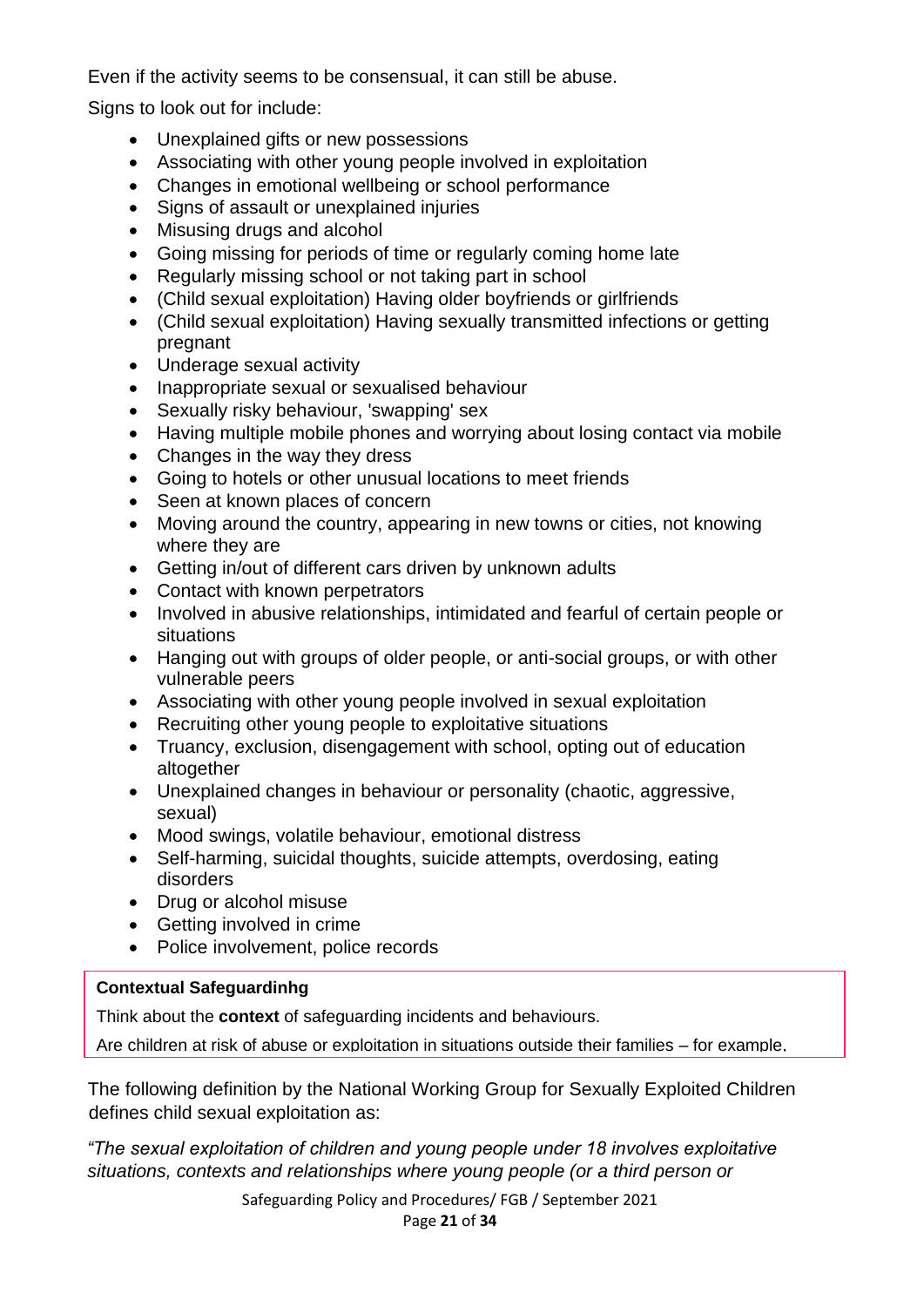*persons) receive 'something' (e.g. food, accommodation, drugs, alcohol, cigarettes, affection, gifts, money) as a result of performing, and/or others performing on them, sexual activities.* 

*Child sexual exploitation can occur through use of technology without the child's immediate recognition, for example the persuasion to post sexual images on the internet/mobile phones with no immediate payment or gain. In all cases those exploiting the child/young person have power over them by virtue of their age, gender, intellect, physical strength and/or economic or other resources.* 

*Violence, coercion and intimidation are common, involvement in exploitative relationships being characterised in the main by the child or young person's limited availability of choice resulting from their social/economic and/or emotional vulnerability"* **(The National Working Group for Sexually Exploited Children and Young People, 2008)** 

The following list of indicators is not exhaustive or definitive, but it does highlight common signs which can assist professionals in identifying children or young people who may be victims of sexual exploitation.

Signs include:

- underage sexual activity
- inappropriate sexual or sexualised behaviour
- sexually risky behaviour, 'swapping' sex
- repeat sexually transmitted infections
- in girls, repeat pregnancy, abortions, miscarriage
- receiving unexplained gifts or gifts from unknown sources
- having multiple mobile phones and worrying about losing contact via mobile

• having unaffordable new things (clothes, mobile) or expensive habits (alcohol, drugs)

- changes in the way they dress
- going to hotels or other unusual locations to meet friends
- seen at known places of concern
- moving around the country, appearing in new towns or cities, not knowing where they are
- getting in/out of different cars driven by unknown adults
- having older boyfriends or girlfriends
- contact with known perpetrators
- involved in abusive relationships, intimidated and fearful of certain people or situations
- hanging out with groups of older people, or anti-social groups, or with other vulnerable peers
- associating with other young people involved in sexual exploitation
- recruiting other young people to exploitative situations

• truancy, exclusion, disengagement with school, opting out of education altogether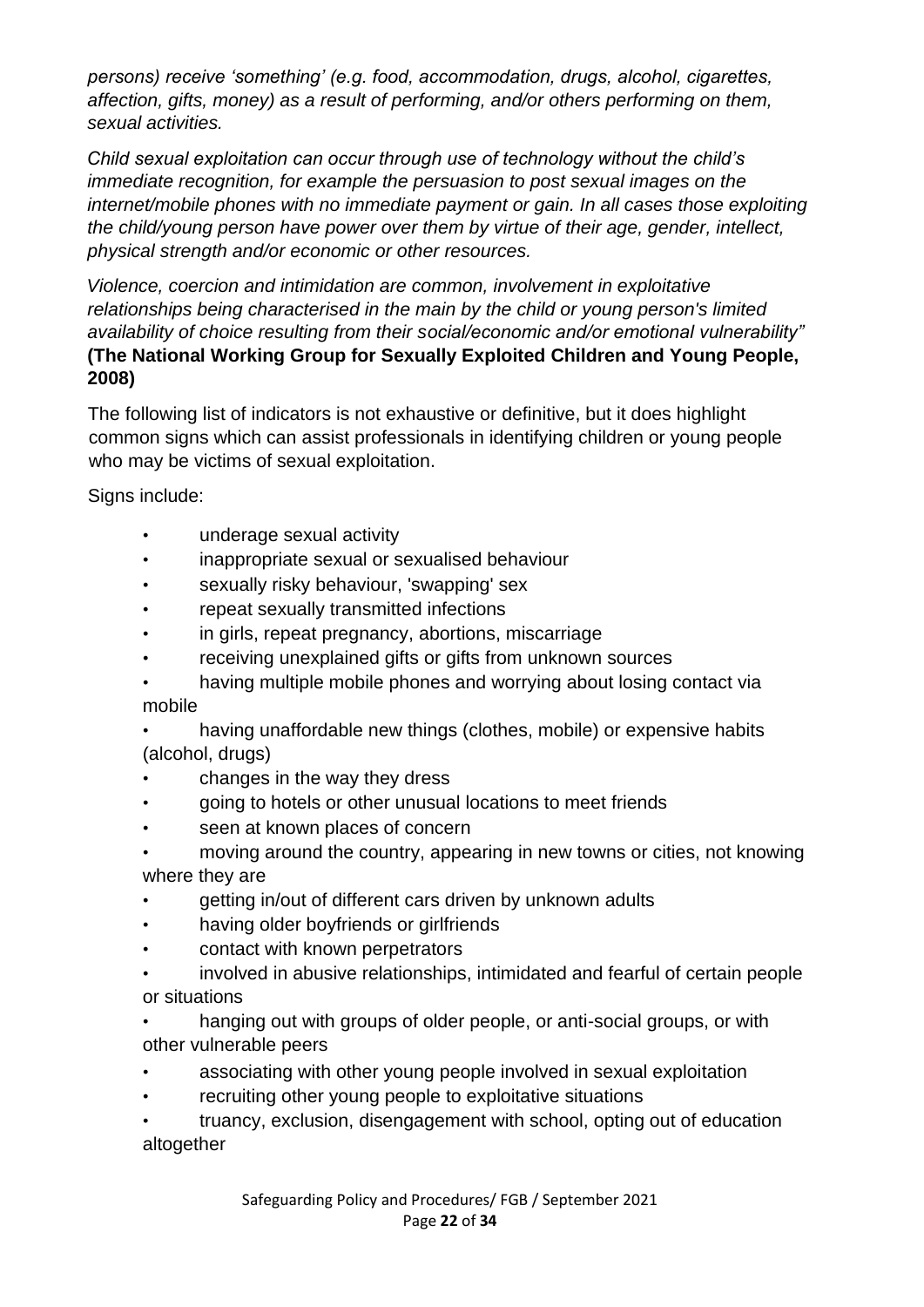- unexplained changes in behaviour or personality (chaotic, aggressive, sexual)
- mood swings, volatile behaviour, emotional distress
- self-harming, suicidal thoughts, suicide attempts, overdosing, eating disorders
- drug or alcohol misuse
- getting involved in crime
- police involvement, police records
- involved in gangs, gang fights, gang membership
- injuries from physical assault, physical restraint, sexual assault.

## **Recognising Neglect**

Evidence of neglect is built up over a period and can cover different aspects of parenting. Indicators include:

- Failure by parents or carers to meet basic essential needs e.g. adequate food, clothes, warmth, hygiene and medical care
- A child seen to be listless, apathetic and irresponsive with no apparent medical cause.
- Failure of the child to grow within the normal expected pattern, with accompanying weight loss.
- Child thrives away from home environment.
- Child is frequently absent from school.
- Child is left with adults who are intoxicated or violent.
- Child is abandoned or left alone for excessive periods.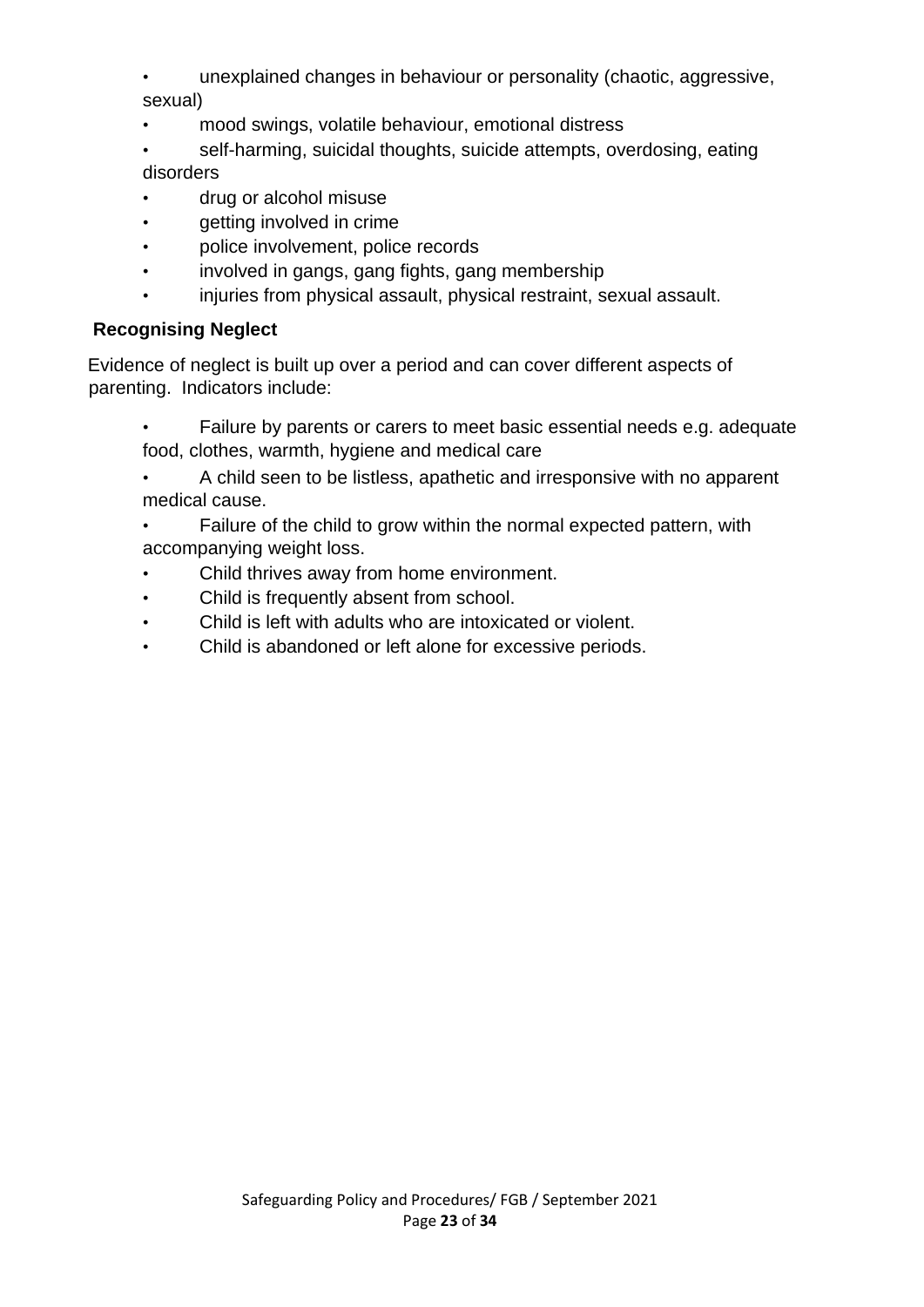## **Appendix 2**

## **Forced Marriage and Female Genital Mutilation**

Both are illegal in the United Kingdom

### **Forced Marriage (FM)**

This is entirely separate to arranged marriage. It is a human rights abuse and falls within the Crown Prosecution Service definition of domestic violence. Young men and women can be at risk in affected ethnic groups. Whistleblowing may come from younger siblings. Other indicators may be detected by changes in adolescent behaviours. Never attempt to intervene directly as a school or through a third party. Always call either Thames Valley Police on 101 or Reading Children's Services on 0118 937 3641

### **Female Genital Mutilation (FGM)**

### **What is FGM?**

It involves procedures that intentionally alter/injure the female genital organs for nonmedical reasons.

4 types of procedure:

Type 1 Clitoridectomy - partial/total removal of clitoris

Type 2 Excision - partial/total removal of clitoris and labia minora

Type 3 Infibulation entrance to vagina is narrowed by repositioning the inner/outer labia

Type 4 all other procedures that may include: pricking, piercing, incising, cauterising and scraping the genital area.

Why is it carried out?

Belief that:

- FGM brings status/respect to the girl social acceptance for marriage
- Preserves a girl's virginity
- Part of being a woman / rite of passage
- Upholds family honour
- Cleanses and purifies the girl
- Gives a sense of belonging to the community
- Fulfils a religious requirement
- Perpetuates a custom/tradition
- Helps girls be clean / hygienic

Safeguarding Policy and Procedures/ FGB / September 2021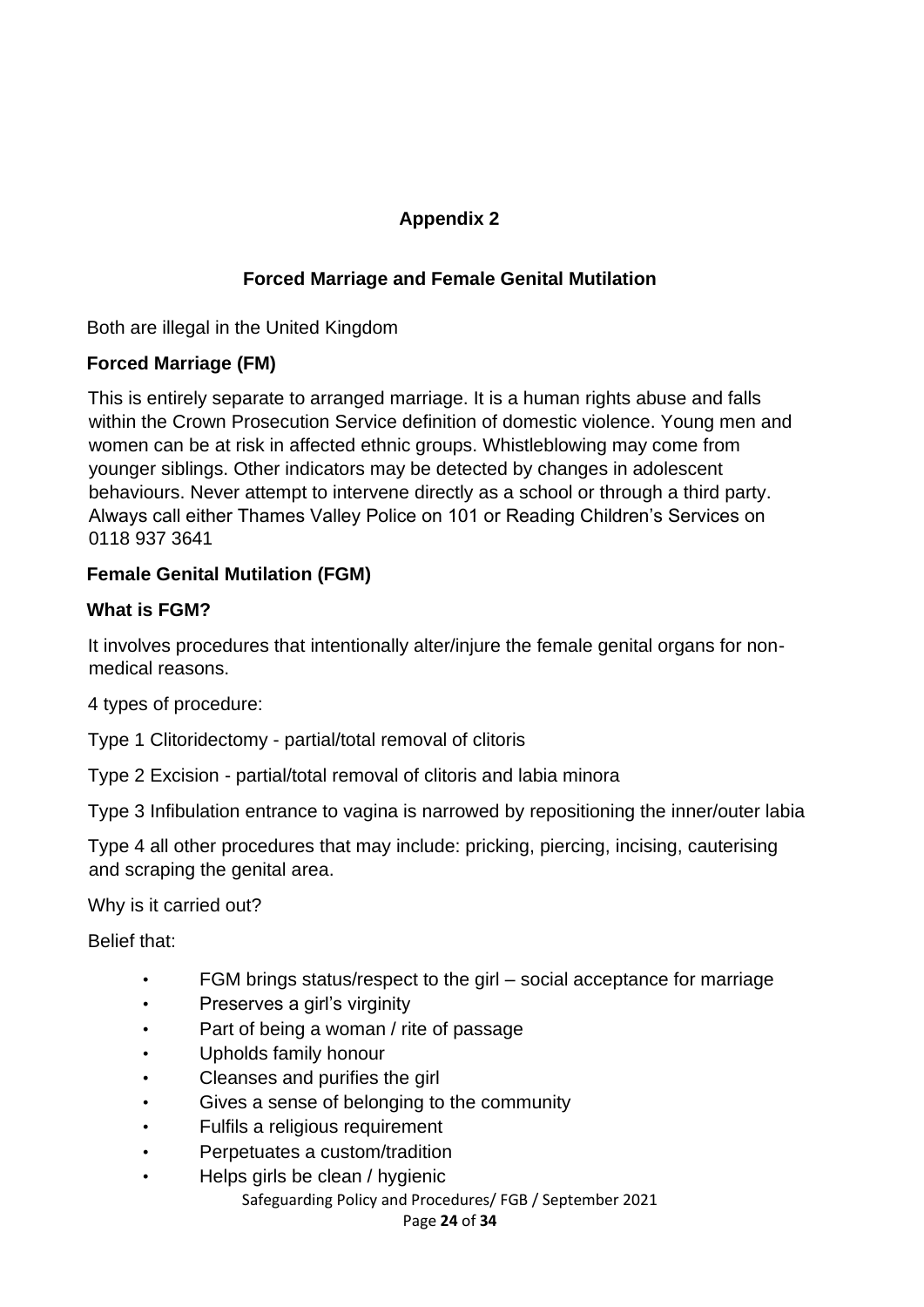- Is cosmetically desirable
- Mistakenly believed to make childbirth easier

#### **Circumstances and occurrences that may point to FGM happening are:**

- Child talking about getting ready for a special ceremony.
- Family taking a long trip abroad.
- Child's family being from one of the "at risk" communities for FGM (Kenya, Somalia, Sudan,

Sierra Leon, Egypt, Nigeria, Eritrea as well as non-African communities including Yemeni, Afghani, Kurdistan, Indonesia and Pakistan).

- Knowledge that the child's sibling has undergone FGM.
- Child talks about going abroad to be 'cut' or to prepare for marriage.

Signs that may indicate a child has undergone FGM:

- Prolonged absence from school and other activities.
- Behaviour change on return from a holiday abroad, such as being withdrawn and appearing subdued.
- Bladder or menstrual problems.
- Finding it difficult to sit still and looking uncomfortable.
- Complaining about pain between the legs.
- Mentioning something somebody did to them that they are not allowed to talk about.
- Secretive behaviour, including isolating themselves from the group.
- Reluctance to take part in physical activity.
- Repeated urinal tract infection.
- Disclosure.

#### **The "One Chance" rule**

As with Forced Marriage there is the 'One Chance' rule. It is essential that settings (schools/colleges) take action without delay and call the Contact Centre.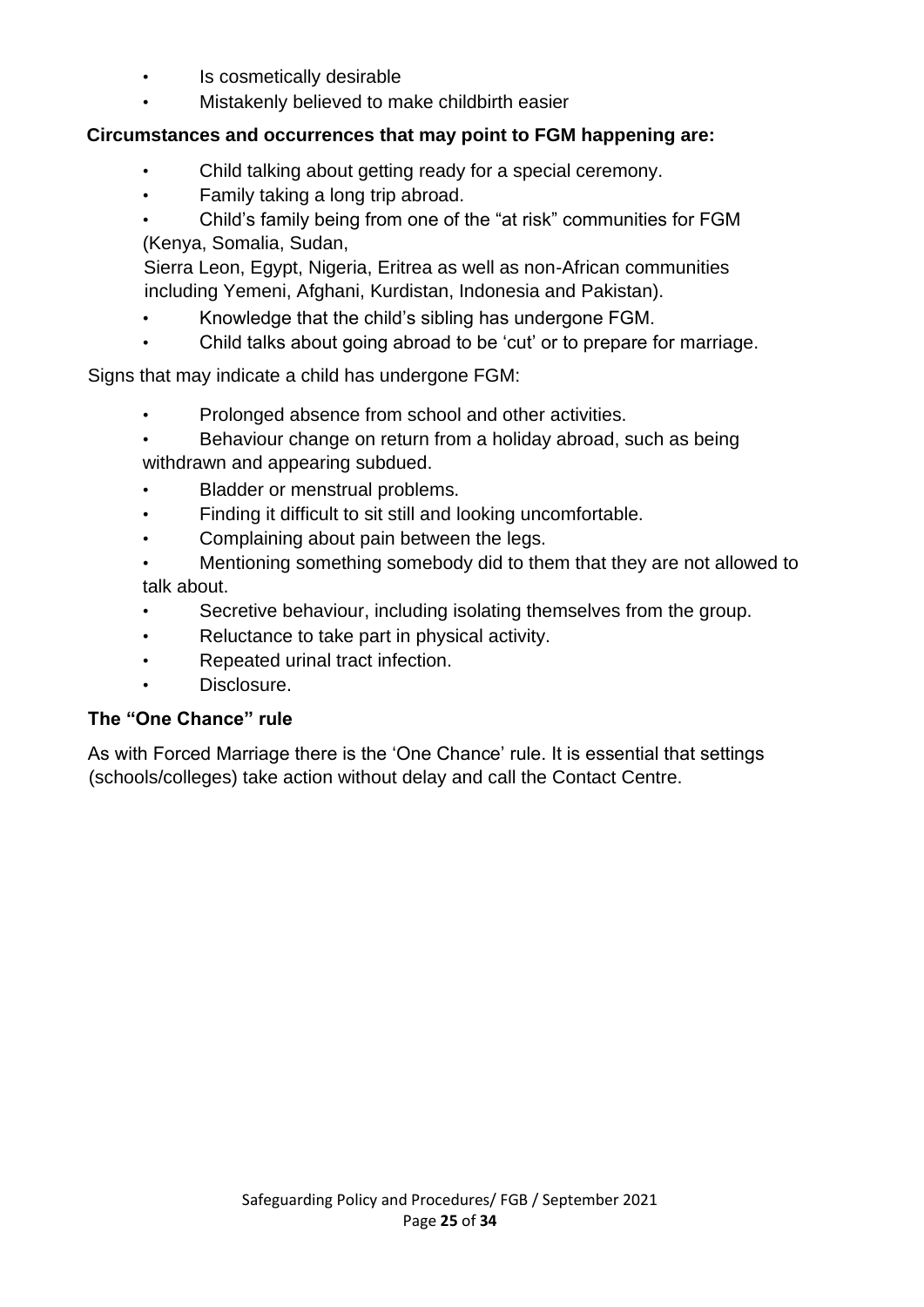## **Appendix 3**

#### **Referral Process**

Flow chart 1: Action taken when a child is referred to local authority children's social care services

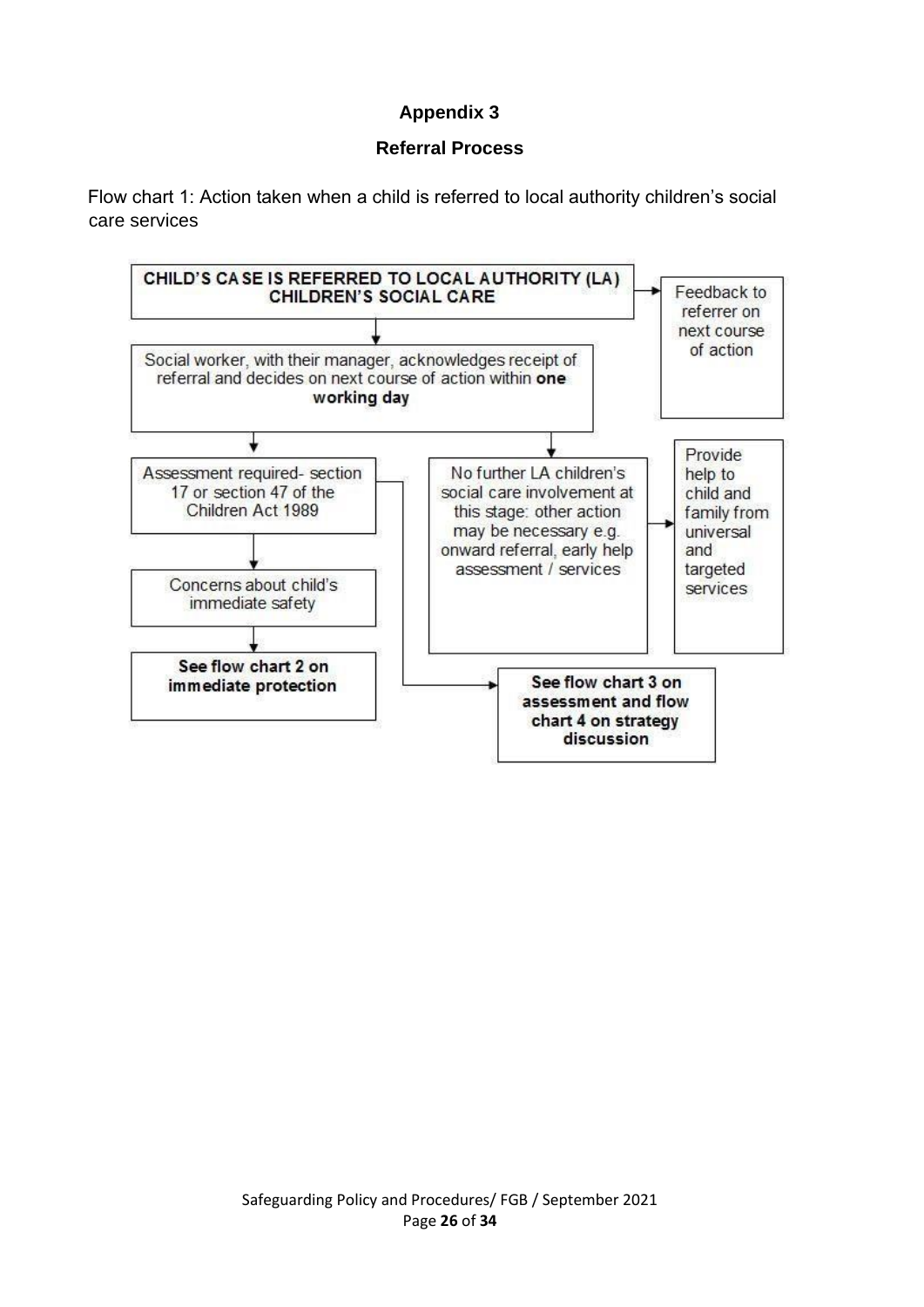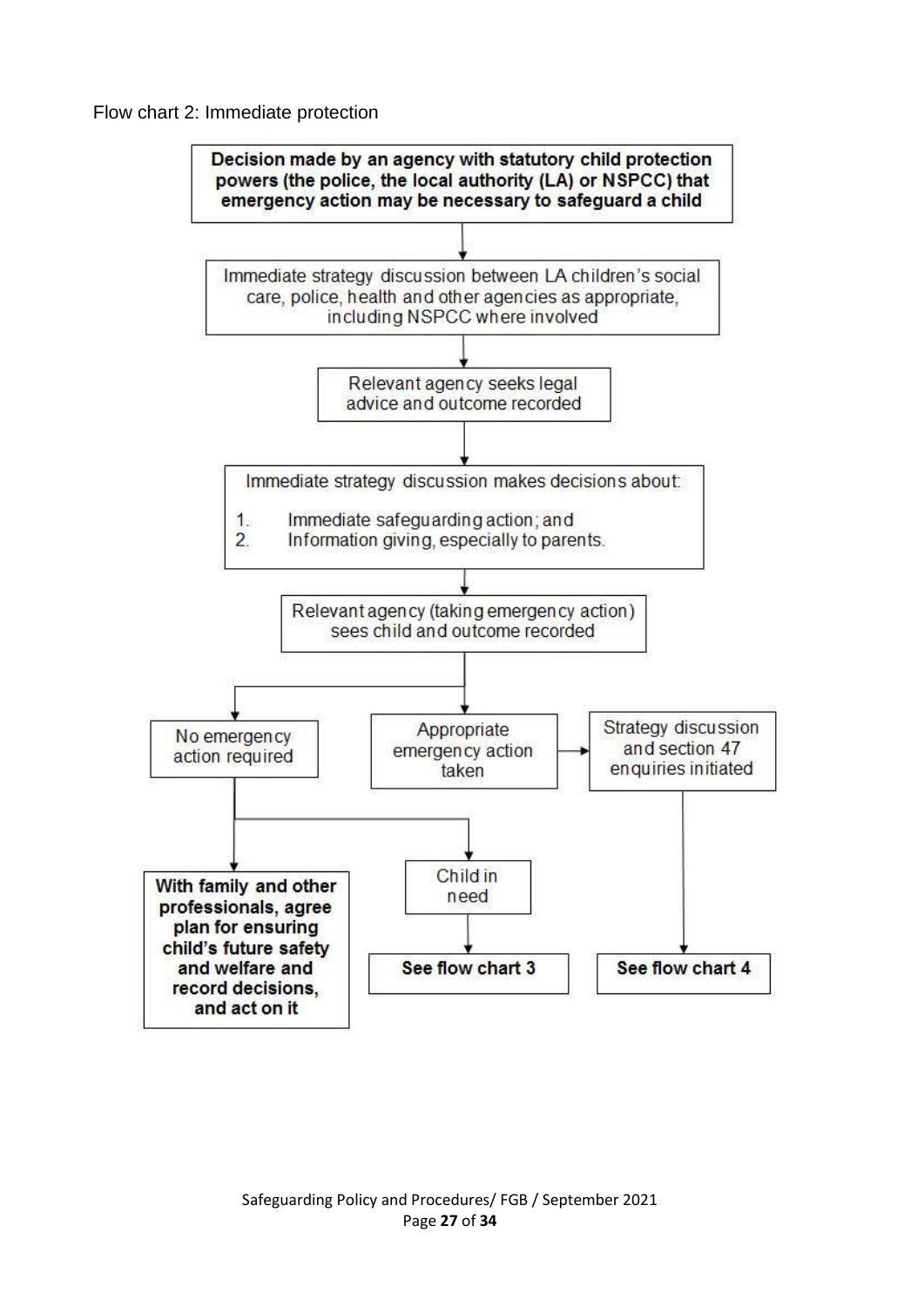#### Flow chart 3: Action taken for an assessment of a child under the Children Act 1989

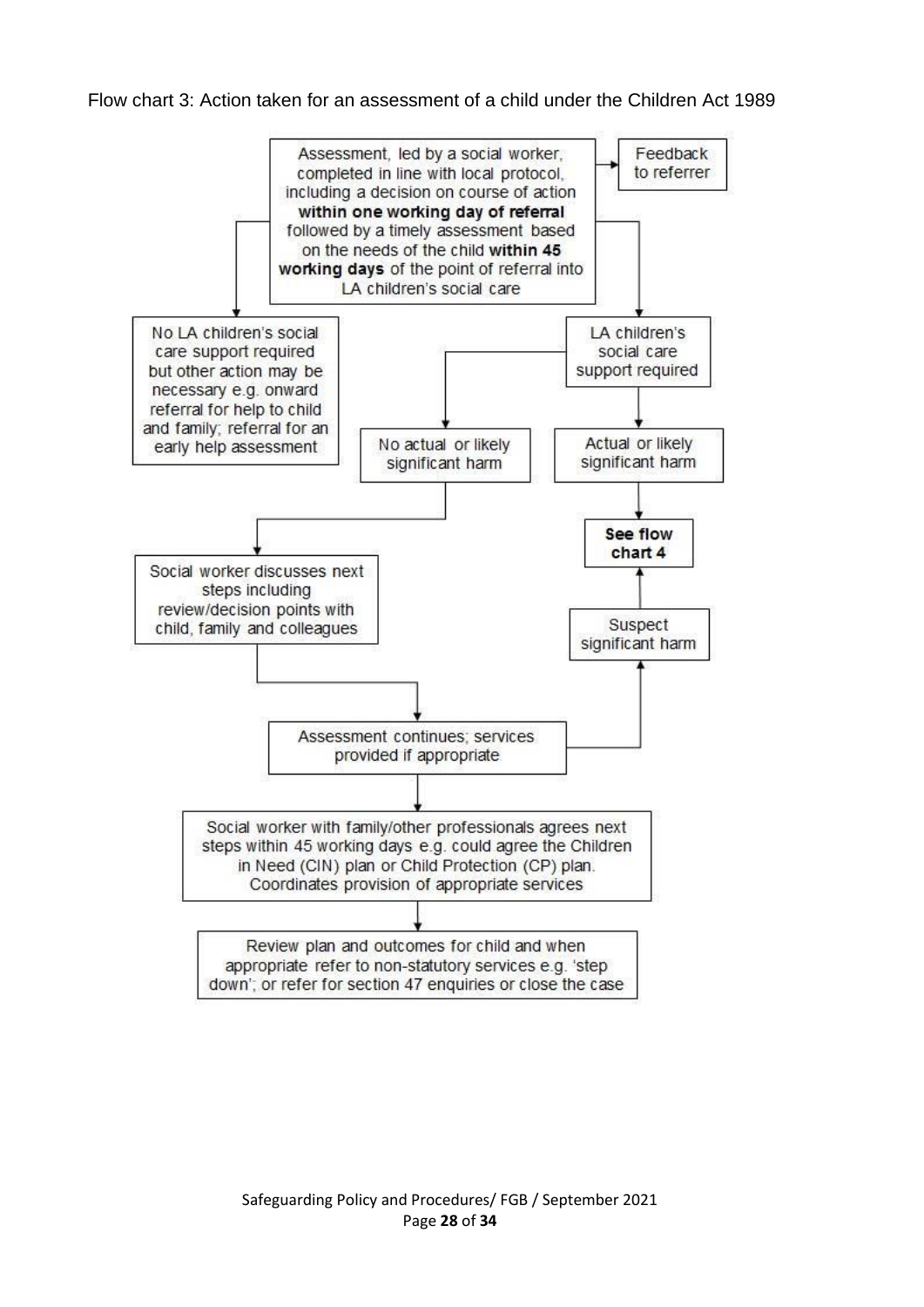Flow chart 4: Action following a strategy discussion

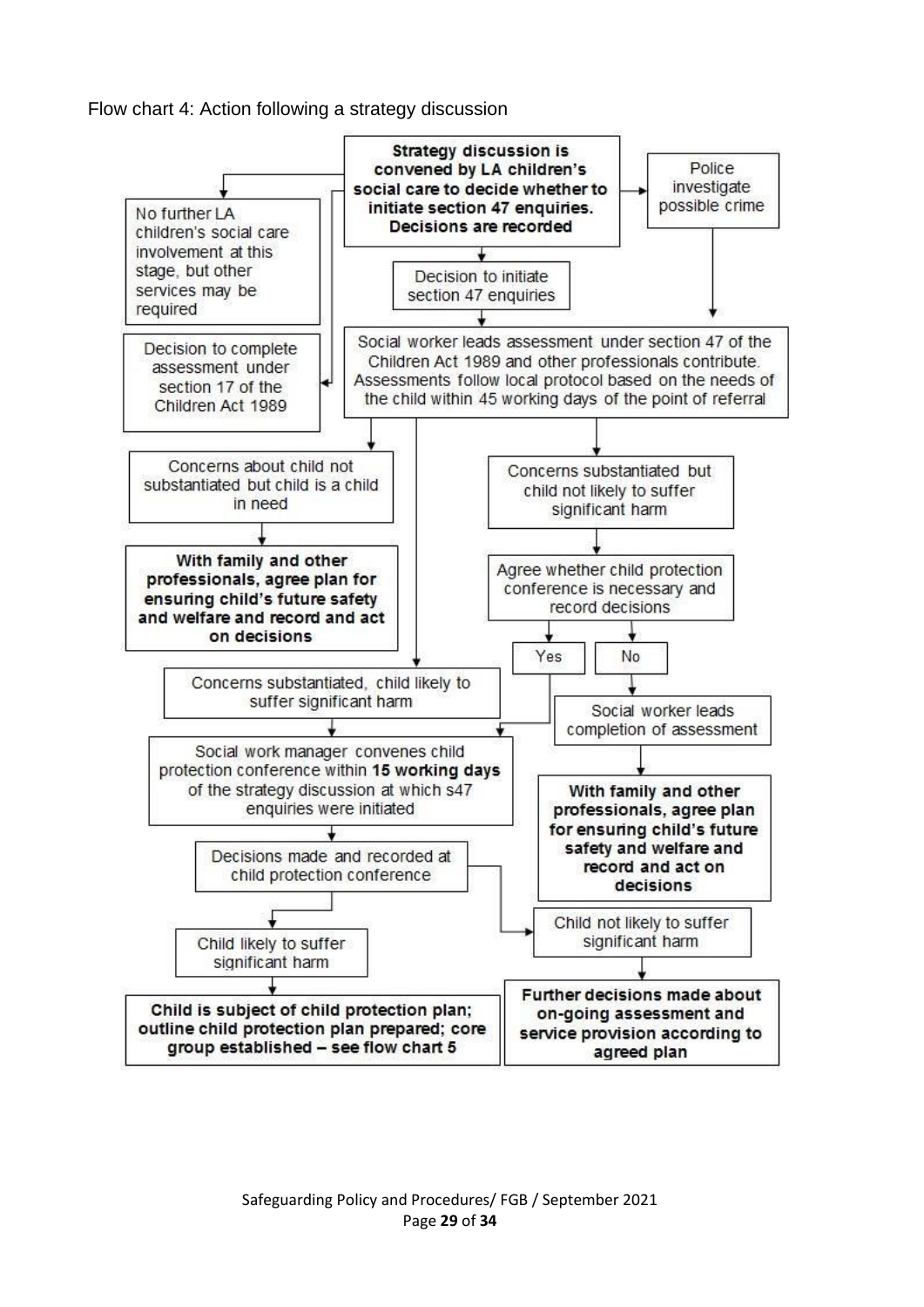Flow chart 5: What happens after the child protection conference, including the review?



Safeguarding Policy and Procedures/ FGB / September 2021 Page **30** of **34**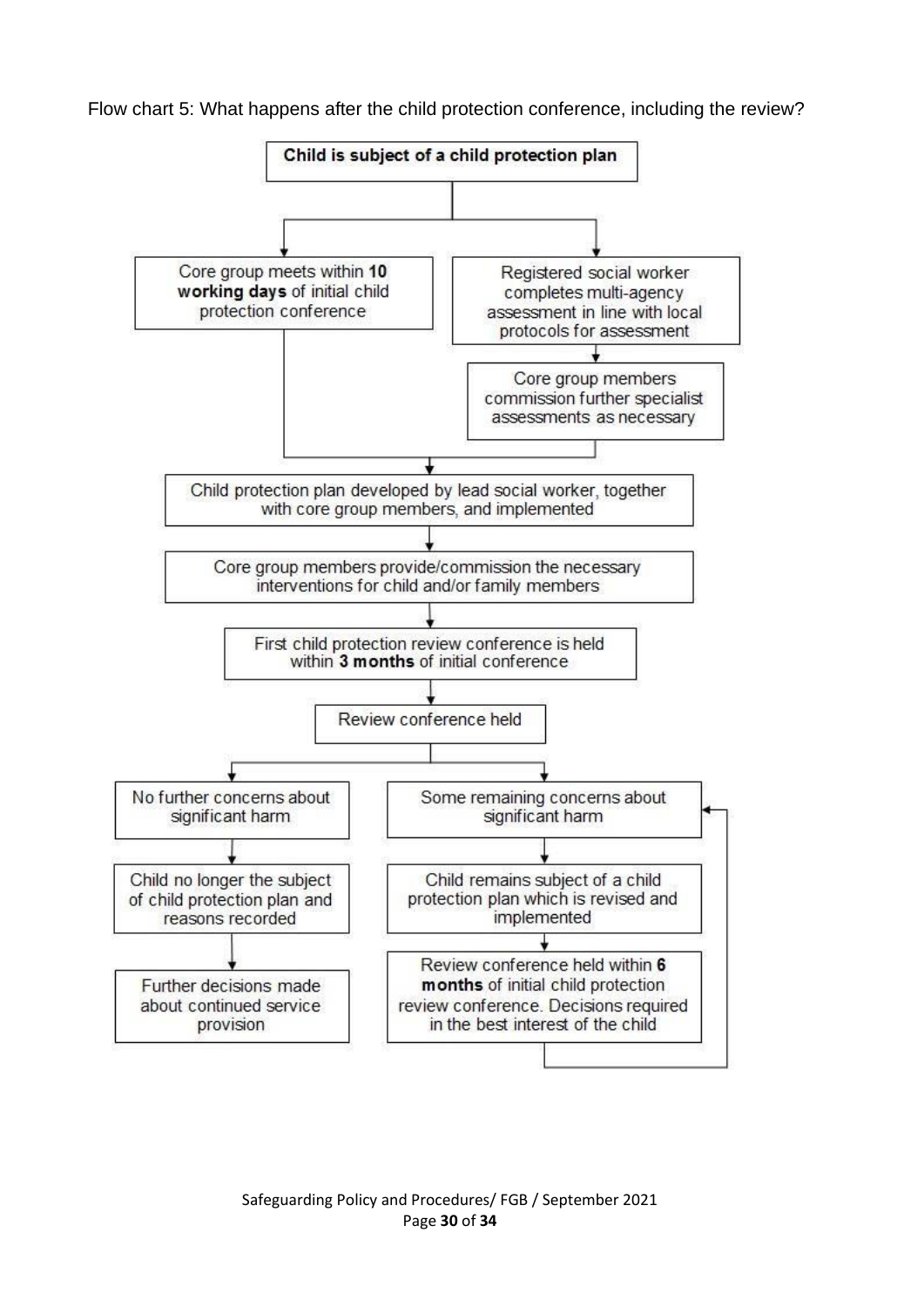#### **Appendix 4**



**E-Safety - Responding to Incidents of Misuse**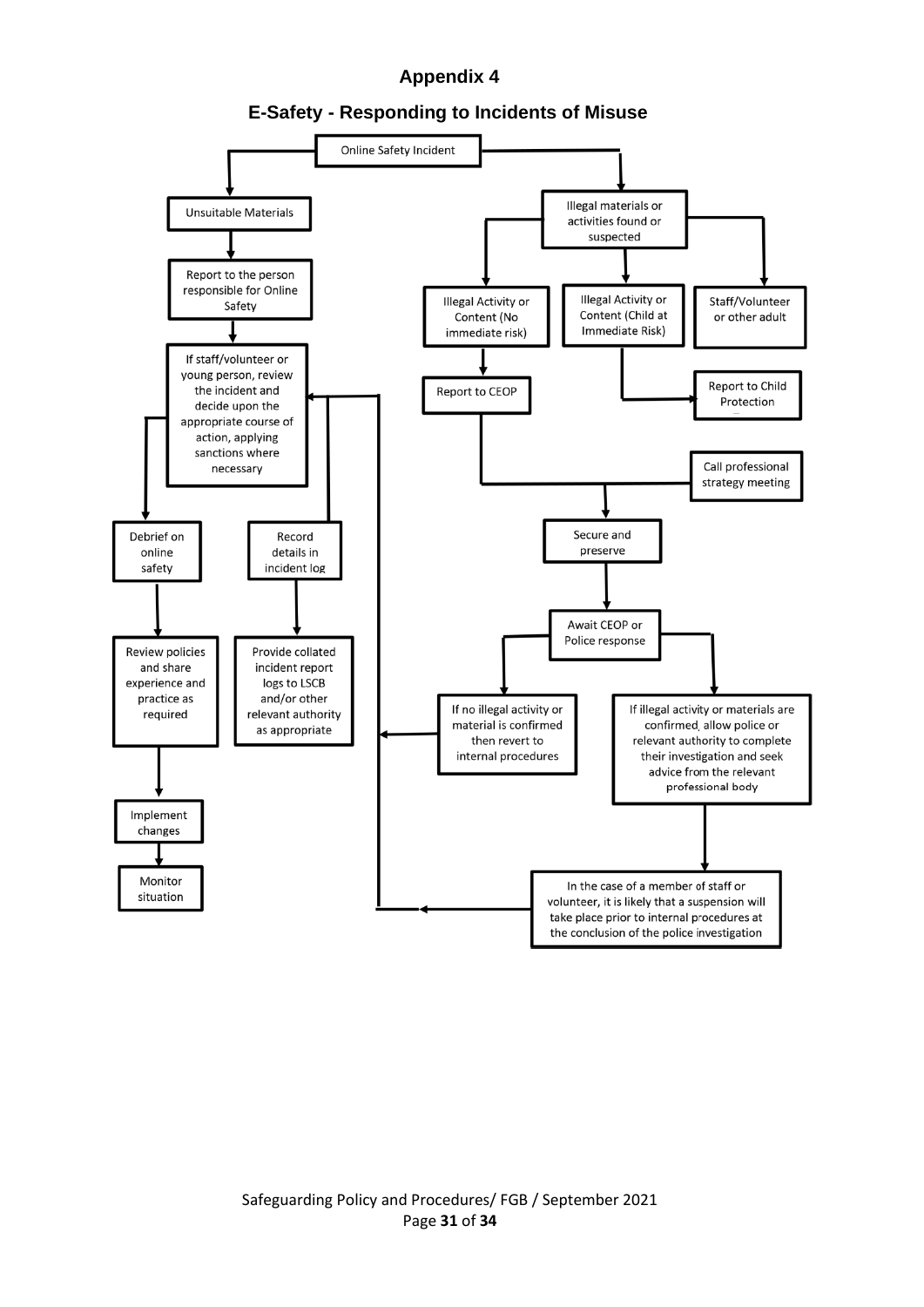## **Appendix 5**

### **Key Terminology and Definitions**

**Harm** means ill-treatment or impairment of health and development, including, for example, impairment suffered from seeing or hearing the ill-treatment of another;

**Developmen**t means physical, intellectual, emotional, social or behavioural development;

**Health** includes physical and mental health;

**Ill-treatment** includes sexual abuse and other forms of ill-treatment which are not physical.

**Abuse and Neglect** are forms of maltreatment. Somebody may abuse or neglect a child by inflicting harm or failing to act to prevent harm. Children may be abused in a family or in an institutional or community setting; by those known to them, or, more rarely, by a stranger. They may be abused by an adult or adults or another child or children.

**Physical Abuse** may involve hitting, shaking, throwing, poisoning, burning or scalding, drowning, suffocating or otherwise causing physical harm to a child. Physical harm may also be caused when a parent or carer fabricates the symptoms of or deliberately induces illness in a child.

**Sexual Abuse** involves forcing or enticing a child or young person to take part in sexual activities, including prostitution, whether or not the child is aware of what is happening. The activities may involve physical contact, including penetrative (e.g. rape, buggery or oral sex) or non-penetrative acts. They may include non-contact activities, such as involving children in looking at, or in the production of, sexual online images, watching sexual activities, or encouraging children to behave in sexually inappropriate ways.

**Emotional Abuse** is the persistent emotional maltreatment of a child such as to cause severe and persistent adverse effects on the child's emotional development. It may involve conveying to children that they are worthless or unloved, inadequate, or valued only insofar as they meet the needs of another person. It may feature age or developmentally inappropriate expectations being imposed on children. These may include interactions that are beyond the child's developmental capability, as well as overprotection and limitation of exploration and learning, or preventing the child participating in normal social interaction. It may involve seeing or hearing the ill treatment of another. It may involve serious bullying causing children frequently to feel frightened or in danger, or the exploitation or corruption of children. Some level of emotional abuse is involved in all types of maltreatment of a child, though it may occur alone.

**Neglect** is the persistent failure to meet a child's basic physical and/or psychological needs, likely to result in the serious impairment of the child's health or development. Neglect may occur during pregnancy as a result of maternal substance abuse. Once a child is born, neglect may involve a parent or carer failing to: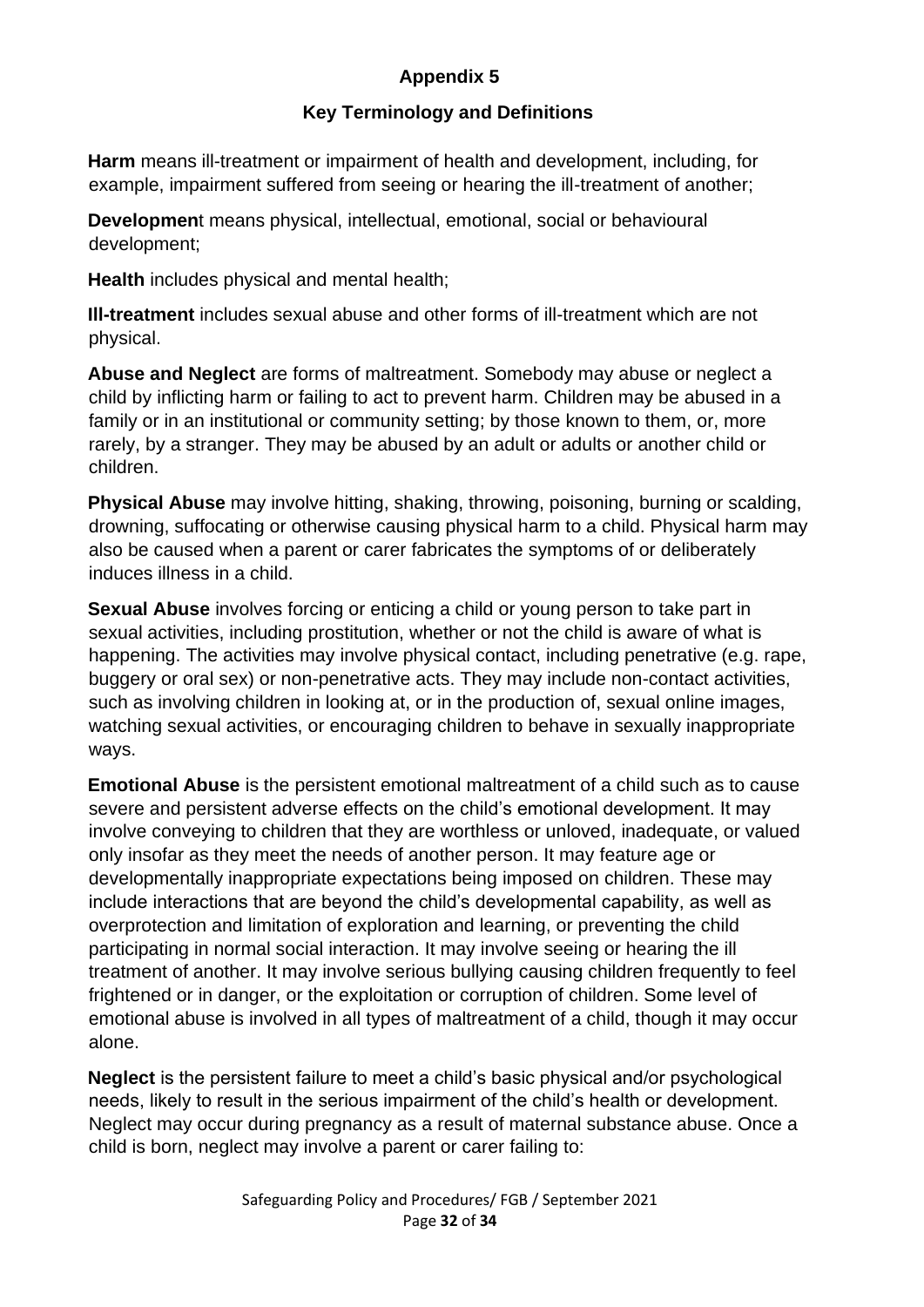- provide adequate food and clothing, shelter (including exclusion from home or abandonment)
- protect a child from physical and emotional harm or danger
- ensure adequate supervision (including the use of inadequate caretakers)
- ensure access to appropriate medical care or treatment.

It may also include neglect of, or unresponsiveness to, a child's basic emotional needs.